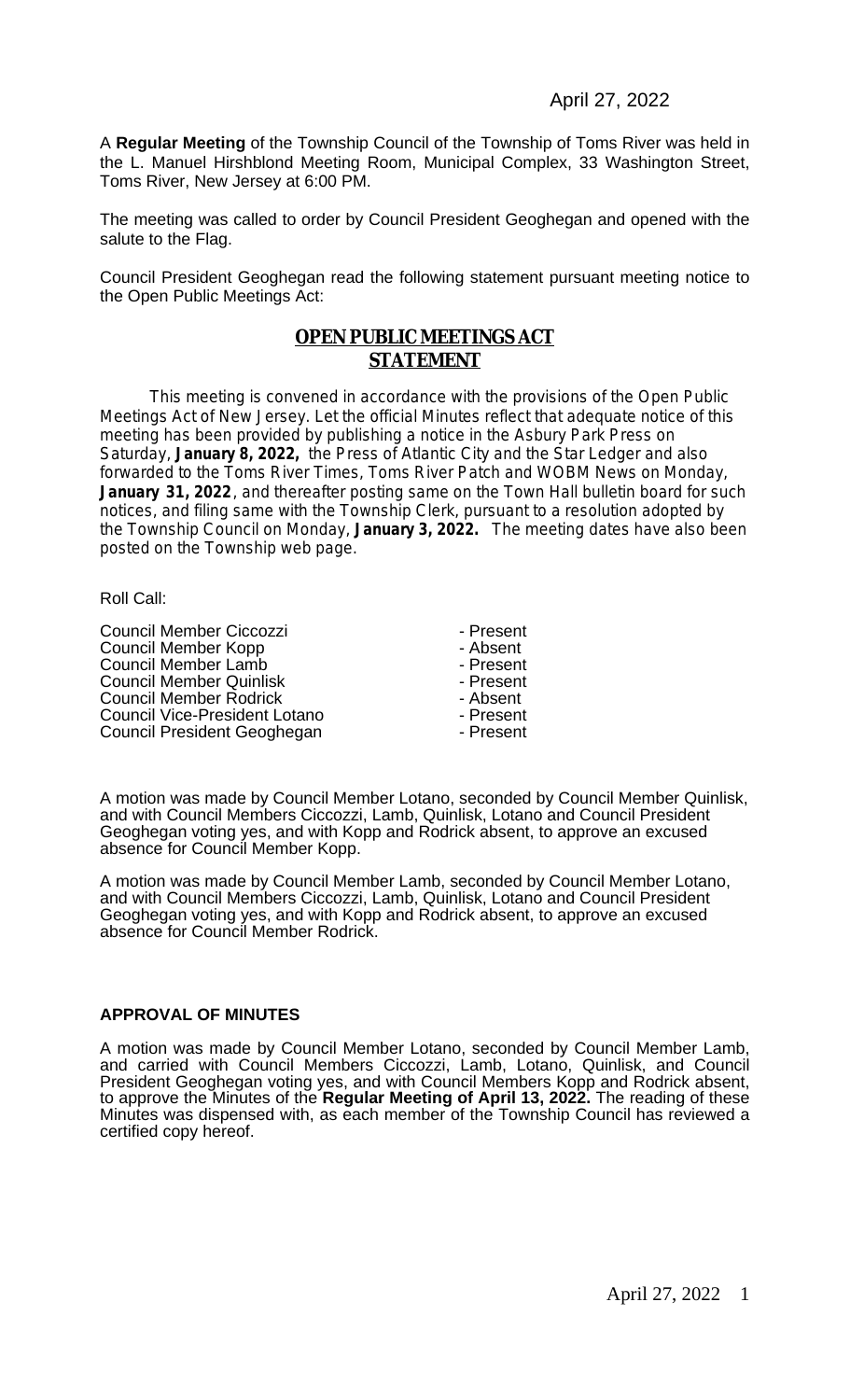#### **HONORING RESOLUTIONS AND PRESENTATIONS**

A motion was made by Council Member Lotano, seconded by Council Member Lamb, and carried with Council Members Kopp, Lamb, Lotano, Quinlisk, and Council President Geoghegan voting yes, and with Council Members Kopp and Rodrick absent, to make the following honoring proclamations a part of the Minutes.



**April 27, 2022**

**WHEREAS**, America is the land of freedom, preserved and protected willingly and freely by citizen soldiers; and

**WHEREAS**, Poppies are worn and displayed as a symbolic tribute to our fallen and the future of living veterans and service members; and

**WHEREAS**, At the end of World War I, the American Legion adopted the poppy as a symbol of freedom and blood sacrificed by troops in wartimes; and

**WHEREAS**, The use of the poppy symbolically comes from the poem In Flanders Fields, which begins, "In Flanders Fields the poppies blow, between the crosses, row on row," referring to the poppies that sprang up in the churned earth of battlefields across Belgium and France where soldiers died fighting; and

**WHEREAS**, The red poppy has been designated as a symbol of sacrifice of lives in all wars and the American Legion Family has long utilized the red poppy as its official flower; and

**WHEREAS**, The American Legion and its Ladies Auxiliary have pledged to remind America annually of this debt through the distribution of the memorial flower.

**NOW, THEREFORE ,** I, Mayor Maurice B. Hill and the Township Council,

do hereby support the designation of May 27, 2022, as "National Poppy Day;" and encourage all citizens, residents, and visitors in Toms River to pay tribute to those who have made the ultimate sacrifice in the name of freedom by wearing the Memorial Poppy on this day.

> \_\_\_\_\_\_\_\_\_\_\_\_\_\_\_\_\_\_\_\_\_\_\_\_\_ *Mayor Maurice B. Hill, Jr.*

\_\_\_\_\_\_\_\_\_\_\_\_\_\_\_\_\_\_\_\_\_\_\_\_ *Kevin M. Geoghegan Council President*

**\_\_\_\_\_\_\_\_\_\_\_\_\_\_\_\_\_\_\_\_\_\_\_ \_\_\_\_\_\_\_\_\_\_\_\_\_\_\_\_\_\_\_ \_\_\_\_\_\_\_\_\_\_\_\_\_\_\_\_\_\_**

April 27, 2022 2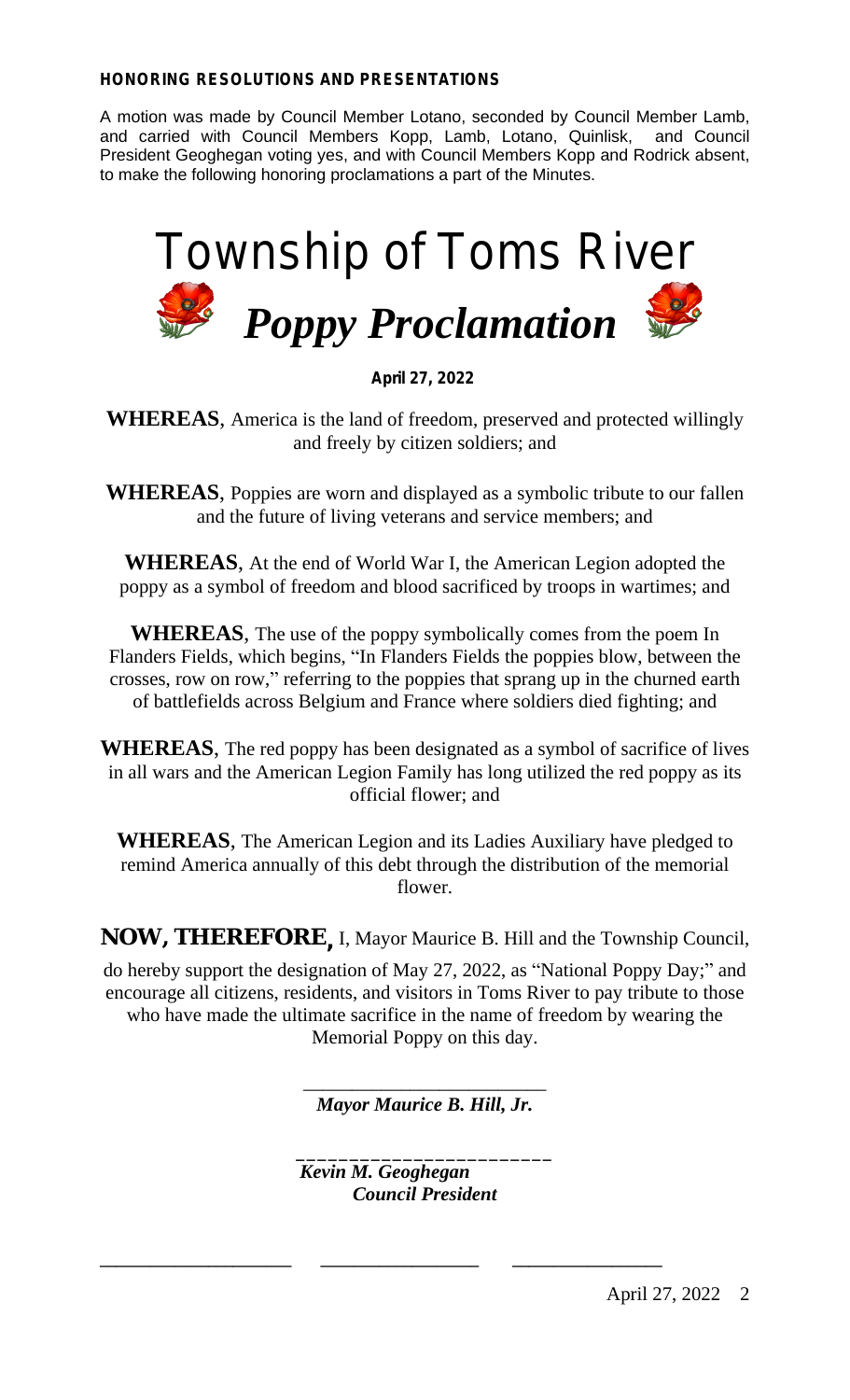*\_\_\_\_\_\_\_\_\_\_\_\_\_\_\_\_\_\_\_\_ \_\_\_\_\_\_\_\_\_\_\_\_\_\_\_\_\_\_\_\_ \_\_\_\_\_\_\_\_\_\_\_\_\_\_\_\_\_\_ Matthew W. Lotano Daniel T. Rodrick Jim Quinlisk*

 *David Ciccozzi Joshua D. Kopp Justin D. Lamb*

## Township of Toms River Proclamation

### **American Legion Auxiliary Unit 129 - 100th Anniversary**

**WHEREAS**, the *American Legion Auxiliary Unit 129* of Toms River,

chartered on March 21, 1922, celebrates its 100<sup>th</sup> anniversary this year; and

**WHEREAS,** the mission of the American Legion Auxiliary is to support the

American Legion and honor the sacrifice of those who serve by enhancing the lives of veterans, military and their families both at home and abroad; and

**WHEREAS,** *Unit 129* is one of the largest Auxiliary units in the state, with a

membership of around 400 members comprised of spouses, grandmothers, mothers, sisters and descendants of the American Legion; and

**WHEREAS,** the Auxiliary conducts thousands of hours of community service

each year, creates scholarships for local high school students, visits sick and isolated veterans locally and in nursing homes, serves an annual Thanksgiving meal to veterans and hosts a children's Christmas party; and

**WHEREAS,** the Auxiliary also support functions such as the Poppy

campaign, Run for the Fallen, POW/MIA Watch, Christmas Tree Lighting, and participate in local parades and community events; and

**WHEREAS,** the importance of the *American Legion Auxiliary Post 129* to

the Toms River community is beyond measure and Toms River is honored to be the home of the *American Legion Auxiliary Post 129*.

**NOW, THEREFORE,** I, Mayor Maurice B. Hill and Council President

Kevin M. Geoghegan of the Township of Toms River, do hereby recognize the 100th anniversary of the *American Legion Auxiliary Unit 129*, and extend our appreciation to the members of the Auxiliary who dedicate their time and offer selfless service to the Veterans of our community.

> \_\_\_\_\_\_\_\_\_\_\_\_\_\_\_\_\_\_\_\_\_\_\_\_\_ *Mayor Maurice B. Hill, Jr.*

\_\_\_\_\_\_\_\_\_\_\_\_\_\_\_\_\_\_\_\_\_\_\_\_ *Kevin M. Geoghegan Council President*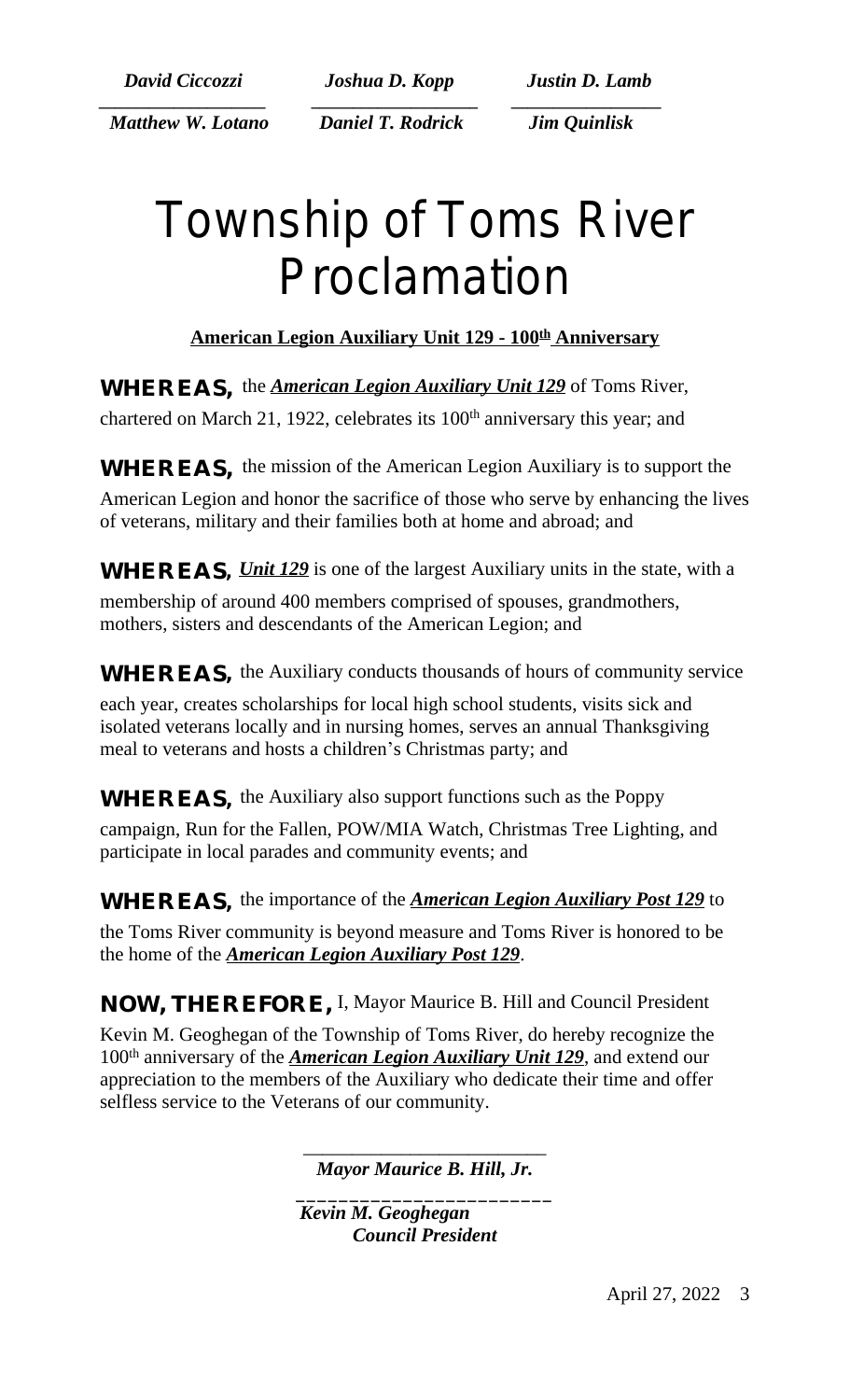**\_\_\_\_\_\_\_\_\_\_\_\_\_\_\_\_\_\_\_\_\_\_\_ \_\_\_\_\_\_\_\_\_\_\_\_\_\_\_\_\_\_\_ \_\_\_\_\_\_\_\_\_\_\_\_\_\_\_\_\_\_**  *David Ciccozzi Joshua D. Kopp Justin D. Lamb*

 *Matthew W. Lotano Daniel T. Rodrick Jim Quinlisk*

*\_\_\_\_\_\_\_\_\_\_\_\_\_\_\_\_\_\_\_\_ \_\_\_\_\_\_\_\_\_\_\_\_\_\_\_\_\_\_\_\_ \_\_\_\_\_\_\_\_\_\_\_\_\_\_\_\_\_\_*

## Township of Toms River Proclamation

**WHEREAS,** April is *National Donate Life Month*; and **WHEREAS,** one of the most meaningful gifts that a human being can bestow upon another is the gift of life; and

**WHEREAS,** *NJ Sharing Network* is committed to addressing that need through increased awareness; and

**WHEREAS,** more than 100,000 men, women and children await lifesaving or life-enhancing organ transplants, of which nearly 4,000 reside in New Jersey; and

**WHEREAS,** more than 2.5 million people throughout the country and in New Jersey benefit annually from tissue transplantation thanks to thousands of tissue donors; and

**WHEREAS,** one organ donor can save eight lives and one tissue donor can enhance the lives of over 75 others; and

**WHEREAS,** registering as an organ and tissue donor at a local Motor Vehicle Agency or online at *NJ Sharing Network* signifies our human responsibility to help others; and

**WHEREAS,** the Township of Toms River supports the life-saving mission of *NJ Sharing Network.*

**NOW, THEREFORE,** I, Mayor Maurice B. Hill and the Township Council, do hereby proclaim *Donate Life Month* in the Township of Toms River, and I urge all residents to join me in promoting organ and tissue donor education throughout *National Donate Life Month*.

> \_\_\_\_\_\_\_\_\_\_\_\_\_\_\_\_\_\_\_\_\_\_\_\_\_ *Mayor Maurice B. Hill, Jr.*

\_\_\_\_\_\_\_\_\_\_\_\_\_\_\_\_\_\_\_\_\_\_\_\_ *Kevin M. Geoghegan Council President*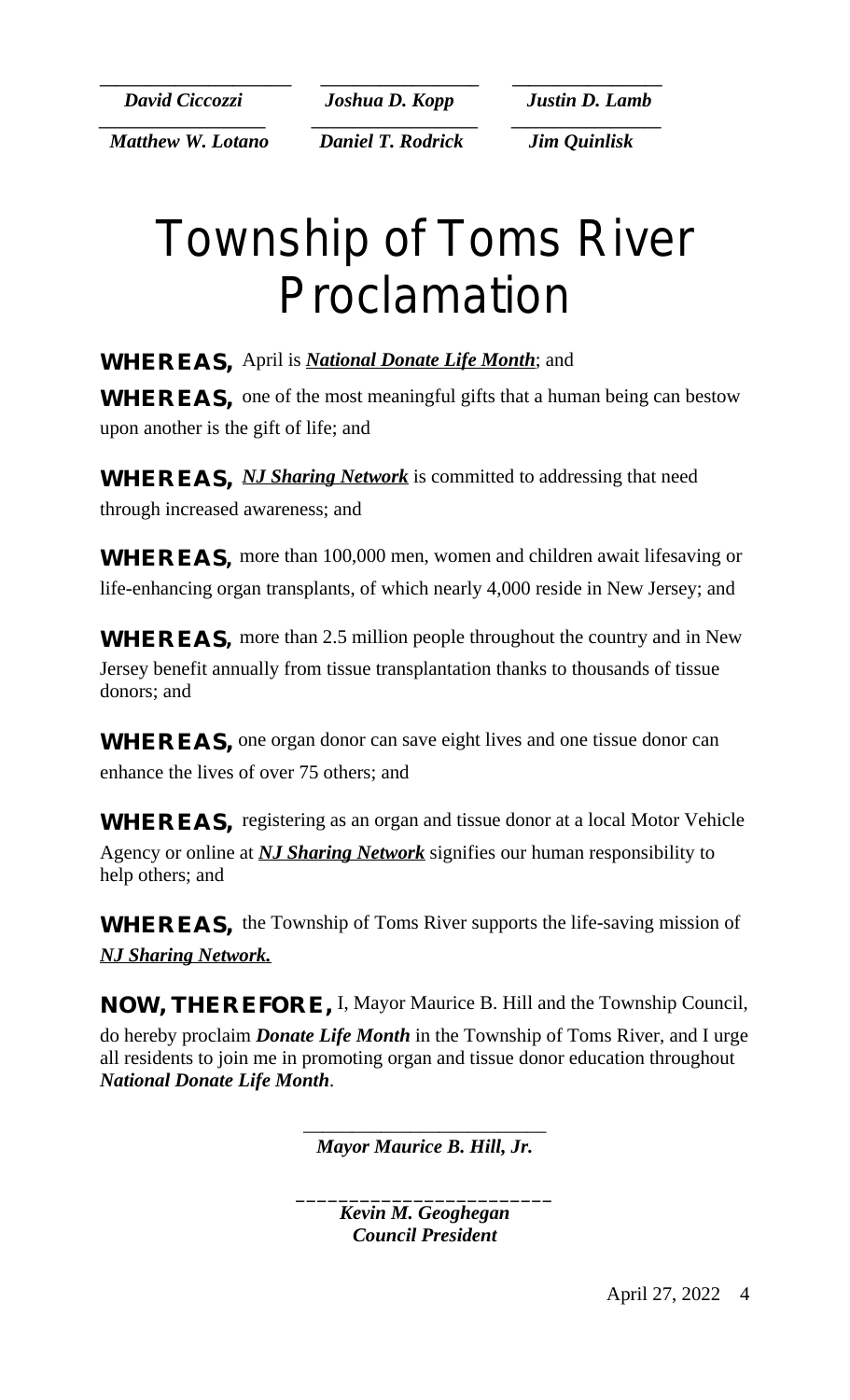*David Ciccozzi Joshua D. Kopp Justin D. Lamb*

**\_\_\_\_\_\_\_\_\_\_\_\_\_\_\_\_\_\_\_\_\_\_\_ \_\_\_\_\_\_\_\_\_\_\_\_\_\_\_\_\_\_\_ \_\_\_\_\_\_\_\_\_\_\_\_\_\_\_\_\_\_**

 *Matthew W. Lotano Daniel T. Rodrick Jim Quinlisk*

*\_\_\_\_\_\_\_\_\_\_\_\_\_\_\_\_\_\_\_\_ \_\_\_\_\_\_\_\_\_\_\_\_\_\_\_\_\_\_\_\_ \_\_\_\_\_\_\_\_\_\_\_\_\_\_\_\_\_\_*

# Township of Toms River Proclamation

**WHEREAS,** World T'ai Chi & Qigong Day is now celebrated in hundreds of cities in over 70 nations annually; and

**WHEREAS,** T'ai Chi & Qigong, traditional Chinese exercises involve a series of mindful relaxed movements and mind-body meditations increasingly found to benefit many health issues for people of many fitness levels; and

**WHEREAS**, T'ai Chi has been called "medication in motion" for the myriad

of health benefits it offers including stress relief and improved balance and coordination among the elderly; and

**WHEREAS,** *Yours Truly, T'ai Chi* is an instructional and educational program developed by Khadi Madama, which was filmed and produced in 2017 as a community service program in Toms River; and

**WHEREAS,** TV 21 Producer, Mr. Chip Philips, worked very hard on the

production of the show, *Yours Truly, T'ai Chi,* a program that appears on TV 21 and its YouTube channel for local Toms River viewers; and

**WHEREAS.** World T'ai Chi & Qigong Day is meant to bring practitioners

together, and allow people to learn more about T'ai Chi and Qigong through this day of celebration and practice that will be celebrated around the world on April 30, 2022.

**NOW, THEREFORE,** I, Mayor Maurice B. Hill and the Township Council,

do hereby recognize *Yours Truly, T'ai Chi, a TV 21 NJ Television Series*, produced by Mr. Chip Philips as a T'ai Chi event & *April 30, 2022, as World T'ai Chi and Qigong Day* in the Township of Toms River.

> \_\_\_\_\_\_\_\_\_\_\_\_\_\_\_\_\_\_\_\_\_\_\_\_\_ *Mayor Maurice B. Hill, Jr.*

\_\_\_\_\_\_\_\_\_\_\_\_\_\_\_\_\_\_\_\_\_\_\_\_ *Kevin M. Geoghegan Council President*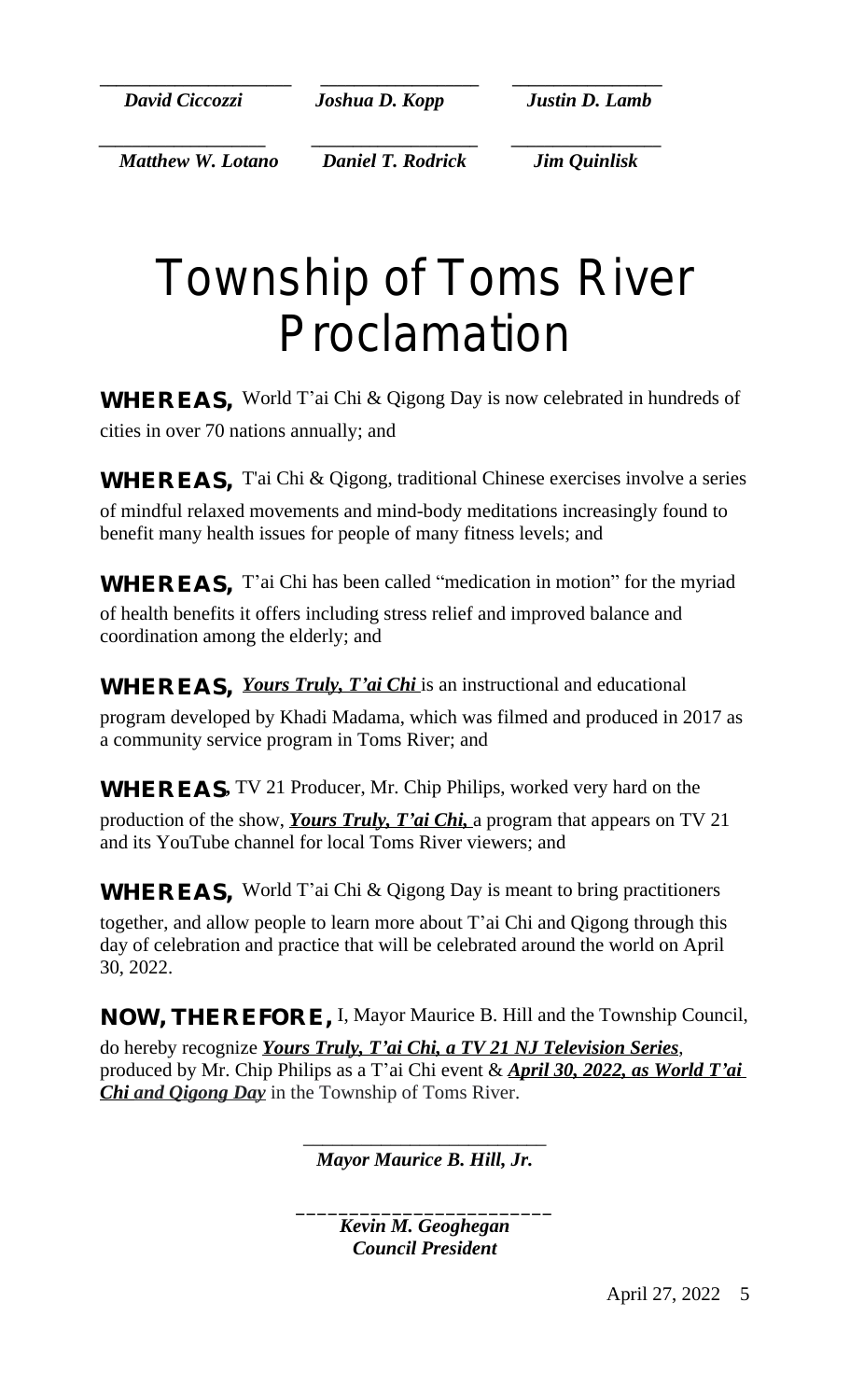**\_\_\_\_\_\_\_\_\_\_\_\_\_\_\_\_\_\_\_\_\_\_\_ \_\_\_\_\_\_\_\_\_\_\_\_\_\_\_\_\_\_\_ \_\_\_\_\_\_\_\_\_\_\_\_\_\_\_\_\_\_**  *David Ciccozzi Joshua D. Kopp Justin D. Lamb*

*\_\_\_\_\_\_\_\_\_\_\_\_\_\_\_\_\_\_\_\_ \_\_\_\_\_\_\_\_\_\_\_\_\_\_\_\_\_\_\_\_ \_\_\_\_\_\_\_\_\_\_\_\_\_\_\_\_\_\_*

 *Matthew W. Lotano Daniel T. Rodrick Jim Quinlisk*

## *Township of Toms River* Proclamation

### *JoAnn Benson On the Occasion of her Retirement*

#### *April 27, 2022*

*Whereas*, *JoAnn Benson began her career with Toms River Township at the then Dover Township Senior Center in February 1986 as Assistant Director, replacing Robert Mc Dow as Director when he retired in 2003. Shortly after, she was named Department Head overseeing Youth Services, Animal Control, Municipal Alliance, Board of Health and Senior Services and Outreach; and*

*Whereas*, *JoAnn Benson assisted in the planning of the new Senior Center, which opened its doors at the beginning of 1989, and also in the planning and building of the new Animal Shelter in 2014, as well as overseeing an addition to the Youth Center. She assisted with obtaining and training of computer based programs for both the Animal Shelter And Youth Services and also assisted the animal control director with drafting several ordinances for the protection of cruelty to animals; and*

*Whereas*, *JoAnn Benson applied for and received a Caregiver's Grant which finances Toms River Township's Caregiver/Outreach Program, which has assisted many seniors over the years with benefits. She also obtained a database system at the Senior Center which currently has over 6,000 registered seniors who are presently active at the Center as well as the many homebound that the Senior Center transports each day; and*

*Whereas*, *JoAnn Benson applies for and receives Federal and County Grants each year for the Senior Center. During COVID, the Senior Center, as well as the Municipal Alliance, obtained and delivered meals and food by forging a network of community agencies and business partnerships for seniors.*

*NOW, THEREFORE, I, MAURICE B. HILL JR., Mayor of the Township of Toms River, on behalf of our governing body and citizens of Toms River Township, do hereby present this Proclamation to JoAnn Benson for the faithful and dedicated services which she has performed for the past 36 years, with our best wishes for continued success and happiness in the future.*

**\_\_\_\_\_\_\_\_\_\_\_\_\_\_\_\_\_\_\_\_\_\_\_\_\_\_\_\_\_\_\_\_\_\_\_\_\_\_\_\_**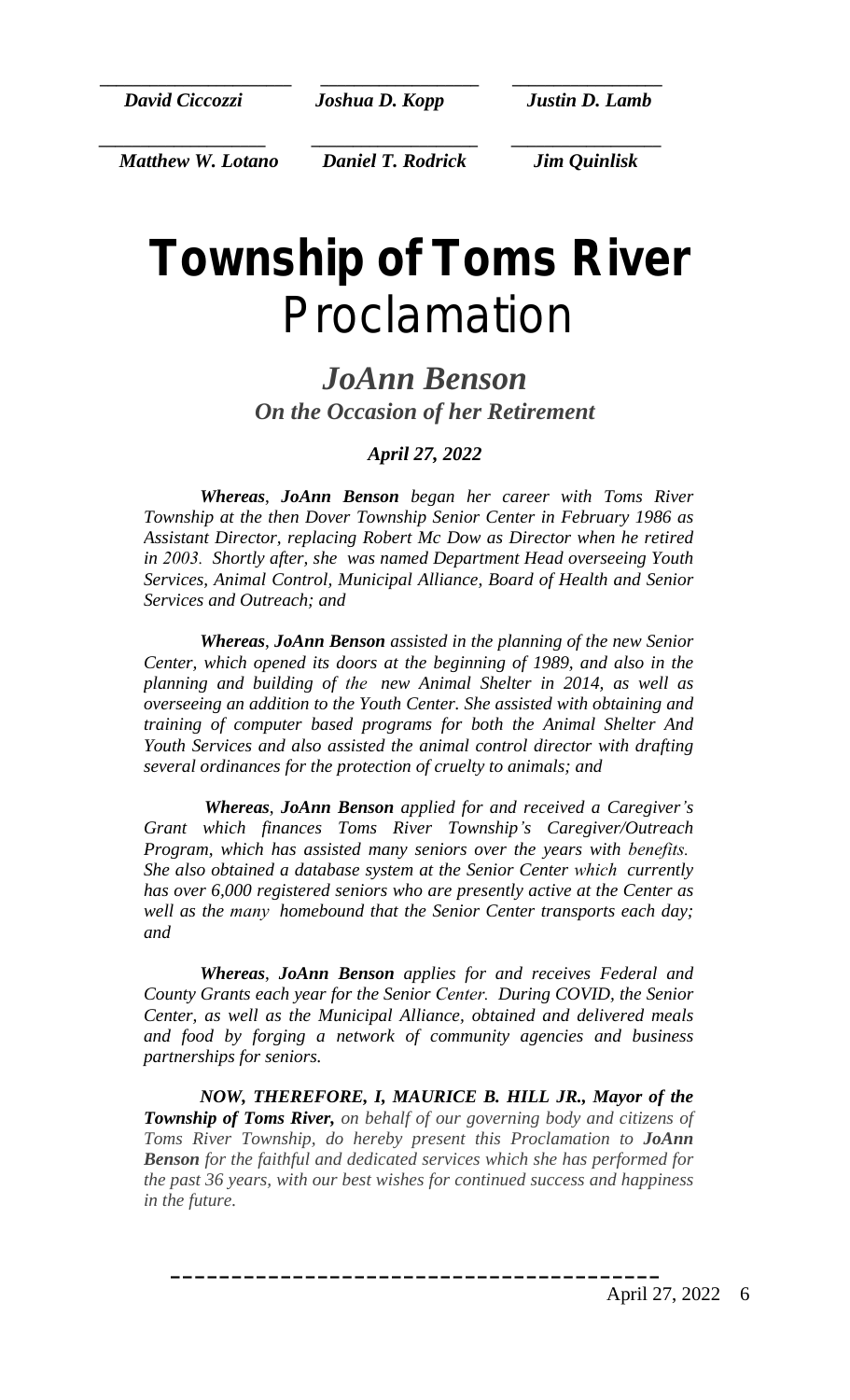## **Maurice** "**Mo**" **B. Hill, Jr., Mayor**

### **Kevin M. Geoghegan Matthew W. Lotano**

**Council President Council Vice-**

**President**

 **David Ciccozzi Joshua D. Kopp Justin D. Lamb Jim Quinlisk Daniel T. Rodrick**

Mayor Hill introduced Charlene Cruoglio, Recreation, and gave her a clock for her retirement.

Council Member Lotano introduced the following Ordinance of which the title only was read in full:

**BOND ORDINANCE PROVIDING FOR THE ACQUISITION OF LAND LOCATED AT 1944 WHITESVILLE ROAD AND 133 RIVERWOOD DRIVE IN THE TOWNSHIP OF TOMS RIVER AND RELATED EXPENSES AND APPROPRIATING \$4,200,000 THEREFOR AND AUTHORIZING THE ISSUANCE OF \$4,000,000 BONDS AND NOTES TO FINANCE A PORTION OF THE COSTS THEREOF, AUTHORIZED IN AND BY THE TOWNSHIP OF TOMS RIVER, IN THE COUNTY OF OCEAN, NEW JERSEY**

BE IT ORDAINED by the TOWNSHIP COUNCIL OF THE TOWNSHIP OF TOMS RIVER, IN THE COUNTY OF OCEAN, STATE OF NEW JERSEY (not less than two-thirds of all members thereof affirmatively concurring), AS FOLLOWS:

Section 1. The improvements described in Section 3 of this bond ordinance are hereby authorized as general improvements to be undertaken in and by the Township of Toms River, in the County of Ocean, New Jersey (the "Township"). For the improvements or purposes described in Section 3, there is hereby appropriated the sum of \$4,200,000, including the sum of \$200,000 appropriated from the Township's Open Space Trust Fund to cover the cost of the down payment required by the Local Bond Law.

Section 2. In order to finance the costs of said improvements or purposes not provided for by the application of the down payment, negotiable bonds are hereby authorized to be issued in the principal amount not to exceed \$4,000,000, pursuant to the Local Bond Law. In anticipation of the issuance of said bonds and to temporarily finance said improvements or purposes, negotiable bond anticipation notes are hereby authorized to be issued pursuant to and within the limitations prescribed by the Local Bond Law.

Section 3. (a) The improvements hereby authorized and the purposes for which the obligations are to be issued is the acquisition of land for open space purposes located in the Township, commonly known as 1944 Whitesville Road, designated on the municipal tax map as Block 298, Lot 27 and 133 Riverwood Drive, designated on the municipal tax map as Block 171, Lot 7, and including all rights or interests therein, and including all work and services necessary therefor or incidental thereto, with a total appropriation and estimated cost of \$4,200,000, estimated amount of bonds and notes therefor of \$4,000,000, and an average period of usefulness of 40 years,

together with all purposes necessary, incidental or appurtenant thereto, all as shown on and in accordance with contracts, plans, specifications or requisitions therefor on file with or through the Township Clerk, as finally approved by the governing body of the Township.

April 27, 2022 7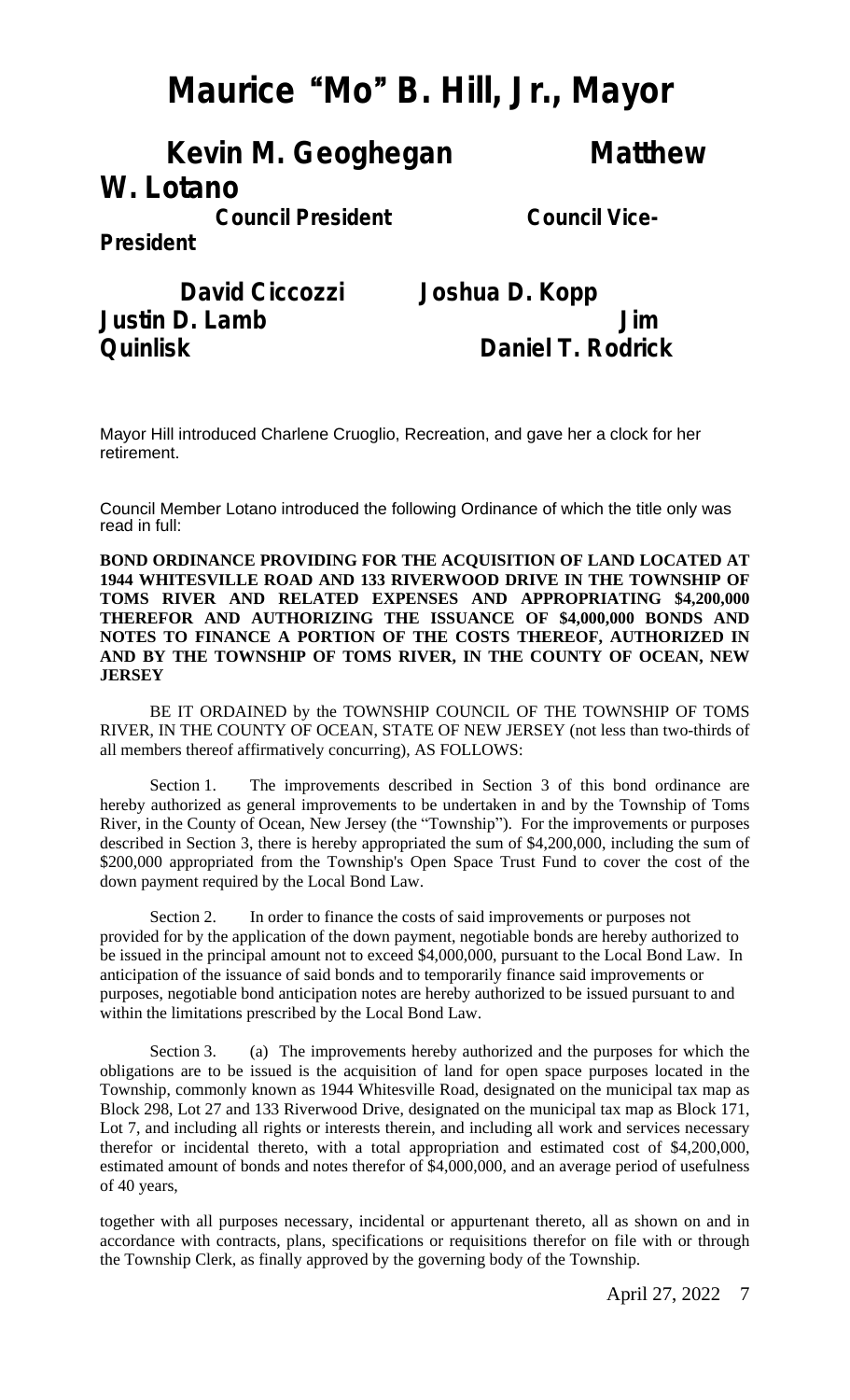(b) The estimated maximum amount of bonds or notes to be issued for the improvements or purposes described in Section 3(a) hereof is \$4,000,000, as stated in Section 2 hereof.

(c) The estimated cost of the improvements or purposes described in Section 3(a) hereof is \$4,200,000, which is equal to the amount of the appropriation herein made therefor. The excess of the appropriation of \$4,200,000 over the estimated maximum amount of bonds or notes to be issued therefor being the amount of said \$200,000 down payment for said purposes.

Section 4. All bond anticipation notes issued hereunder shall mature at such times as may be determined by the chief financial officer of the Township, provided that no note shall mature later than one (1) year from its date. All notes issued hereunder may be renewed from time to time subject to the provisions of N.J.S.A. 40A:2-8. The notes shall bear interest at such rate or rates and be in such form as may be determined by the chief financial officer, who shall determine all matters in connection with notes issued pursuant to this ordinance, and the chief financial officer's signature upon the notes shall be conclusive evidence as to all such determinations. The chief financial officer is hereby authorized to sell part or all of the notes from time to time at public or private sale and to deliver them to the purchasers thereof upon receipt of payment of the purchase price plus accrued interest from their dates to the date of delivery thereof. The chief financial officer is directed to report in writing to the governing body at the meeting next succeeding the date when any sale or delivery of such notes occurs, such report shall include the amount, the description, the interest rate and the maturity schedule of the notes sold, the price obtained and the name of the purchaser.

Section 5. The following additional matters are hereby determined, declared, recited and stated:

(a) The improvements or purposes described in Section 3 of this bond ordinance are not a current expense and are improvements or purposes that the Township may lawfully undertake as general improvements, and no part of the cost thereof has been or shall be specially assessed on property specially benefited thereby.

(b) The average period of usefulness of the improvements or purposes, within the limitations of the Local Bond Law and taking into consideration the amount of the obligations authorized for said purposes, according to the reasonable life thereof computed from the date of the bonds authorized by this bond ordinance, is 40 years.

(c) The Supplemental Debt Statement required by the Local Bond Law has been duly prepared and filed in the office of the Township Clerk, and a complete executed duplicate thereof has been filed in the office of the Director of the Division of Local Government Services in the Department of Community Affairs of the State of New Jersey. Such Statement shows that the gross debt of the Township as defined in the Local Bond Law is increased by the authorization of the bonds and notes provided in this bond ordinance by \$4,000,000 and the obligations authorized herein will be within all debt limitations prescribed by that Law.

(d) An aggregate amount not exceeding \$255,000 for interest on said obligations, costs of issuing said obligations, engineering costs, legal fees and other items of expense listed in and permitted under N.J.S.A. 40A:2-20 is included as part of the cost of said improvements and is included in the estimated cost indicated herein for said improvements.

(e) To the extent that moneys of the Township are used to finance, on an interim basis, costs of said improvements or purposes, the Township reasonably expects such costs to be paid or reimbursed with the proceeds of obligations issued pursuant hereto.

Section 6. The capital budget of the Township is hereby amended to conform with the provisions of this ordinance to the extent of any inconsistency herewith. The resolution in the form promulgated by the Local Finance Board showing full detail of the amended capital budget and capital program as approved by the Director of the Division of Local Government Services is on file with the Township Clerk and is available there for public inspection.

Section 7. Any grant or similar moneys from time to time received by the Township for the improvements or purposes described in Section 3 hereof, shall be applied either to direct payment of the cost of the improvements within the appropriation herein authorized or to payment of the obligations issued pursuant to this ordinance. The amount of obligations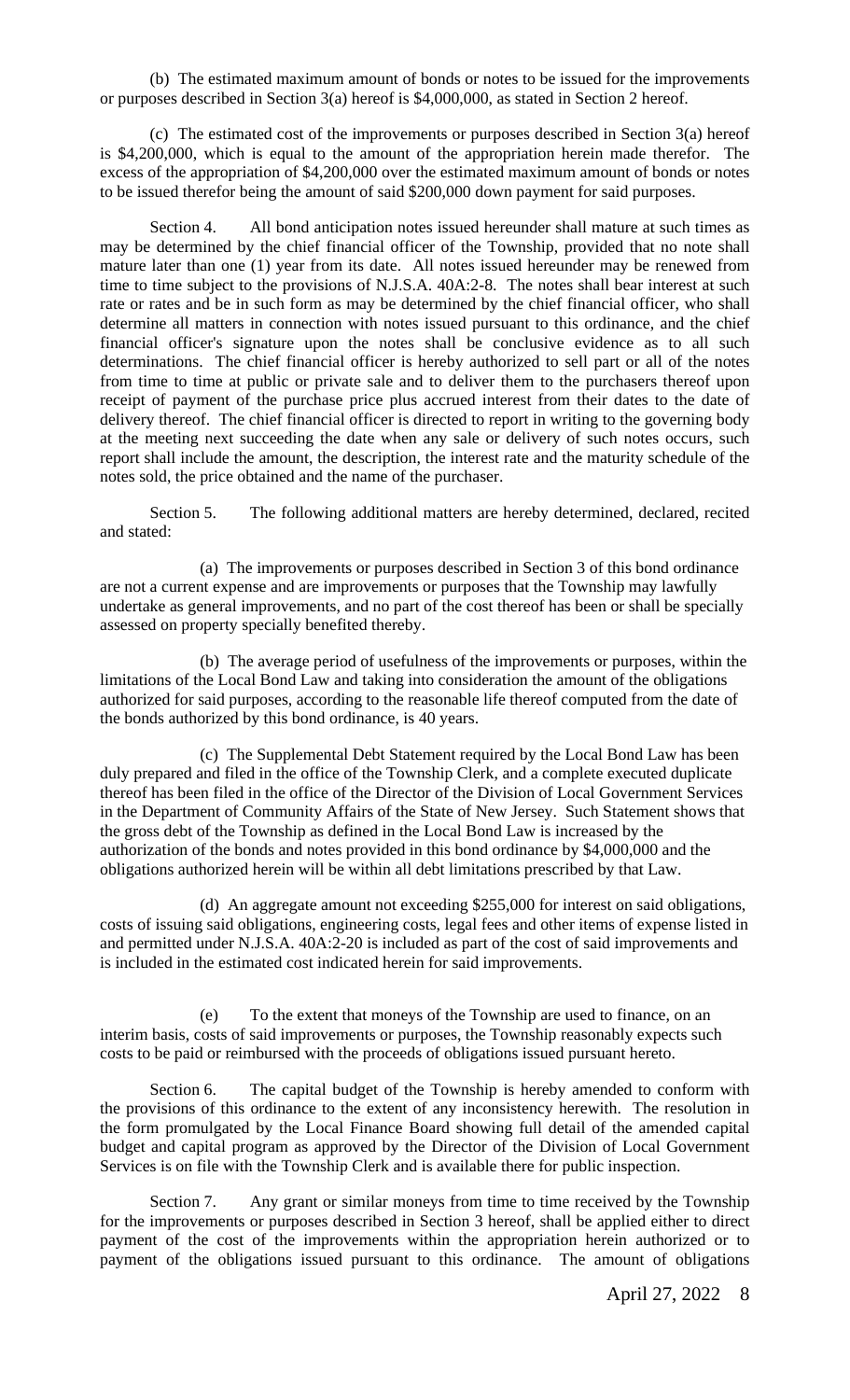authorized but not issued hereunder shall be reduced to the extent that such funds are received and so used.

Section 8. The full faith and credit of the Township are hereby pledged to the punctual payment of the principal of and the interest on the obligations authorized by this bond ordinance. The obligations shall be direct, unlimited obligations of the Township, and, unless paid from other sources, the Township shall be obligated to levy ad valorem taxes upon all the taxable property within the Township for the payment of the obligations and the interest thereon without limitation as to rate or amount.

Section 9. This bond ordinance shall take effect twenty (20) days after the first publication thereof after final adoption, as provided by the Local Bond Law.

#### **NOTICE OF PENDING BOND ORDINANCE**

The bond ordinance, the summary terms of which are included herein, was introduced and passed upon first reading at a meeting of the governing body of the Township of Toms River, in the County of Ocean, New Jersey (the "Township"), held on April 27, 2022. It will be further considered for final passage after public hearing thereon, at a meeting of said governing body to be held in the Municipal Offices, 33 Washington Street, Toms River, New Jersey, on May 11, 2022, at \_\_:\_\_\_ p.m., or as soon thereafter as said matter can be reached, at which time and place all persons who may be interested therein will be given an opportunity to be heard concerning the same.

A copy of this ordinance has been posted on the bulletin board upon which public notices are customarily posted in the Municipal Complex of the Township during the week prior to and up to and including the date of such meeting; copies of the ordinance are available to the general public of the Township who shall request such copies, at the office of the Municipal Clerk in said Township of Toms River, in the County of Ocean, New Jersey. The summary of the terms of such bond ordinance follows:

TITLE: BOND ORDINANCE PROVIDING FOR THE ACQUISITION OF LAND LOCATED AT 1944 WHITESVILLE ROAD AND 133 RIVERWOOD DRIVE IN THE TOWNSHIP OF TOMS RIVER AND RELATED EXPENSES AND APPROPRIATING \$4,200,000 THEREFOR AND AUTHORIZING THE ISSUANCE OF \$4,000,000 BONDS AND NOTES TO FINANCE A PORTION OF THE COSTS THEREOF, AUTHORIZED IN AND BY THE TOWNSHIP OF TOMS RIVER, IN THE COUNTY OF OCEAN, NEW JERSEY.

Purpose(s): The acquisition of land for open space purposes located in the Township, commonly known as 1944 Whitesville Road, designated on the municipal tax map as Block 298, Lot 27 and 133 Riverwood Drive, designated on the municipal tax map as Block 171, Lot 7, and including all rights or interests therein, and including all work and services necessary therefor or incidental thereto.

> Appropriation: \$4,200,000 Bonds/Notes Authorized: \$4,000,000 Section 20 Costs: \$255,000 Useful Life: 40 Years

> > Municipal Clerk Township of Toms River County of Ocean, New Jersey

A motion was made by Council Member Lotano, seconded by Council Member Quinlisk, that the foregoing Ordinance be adopted on first reading with publication notice as follows:

#### **NOTICE**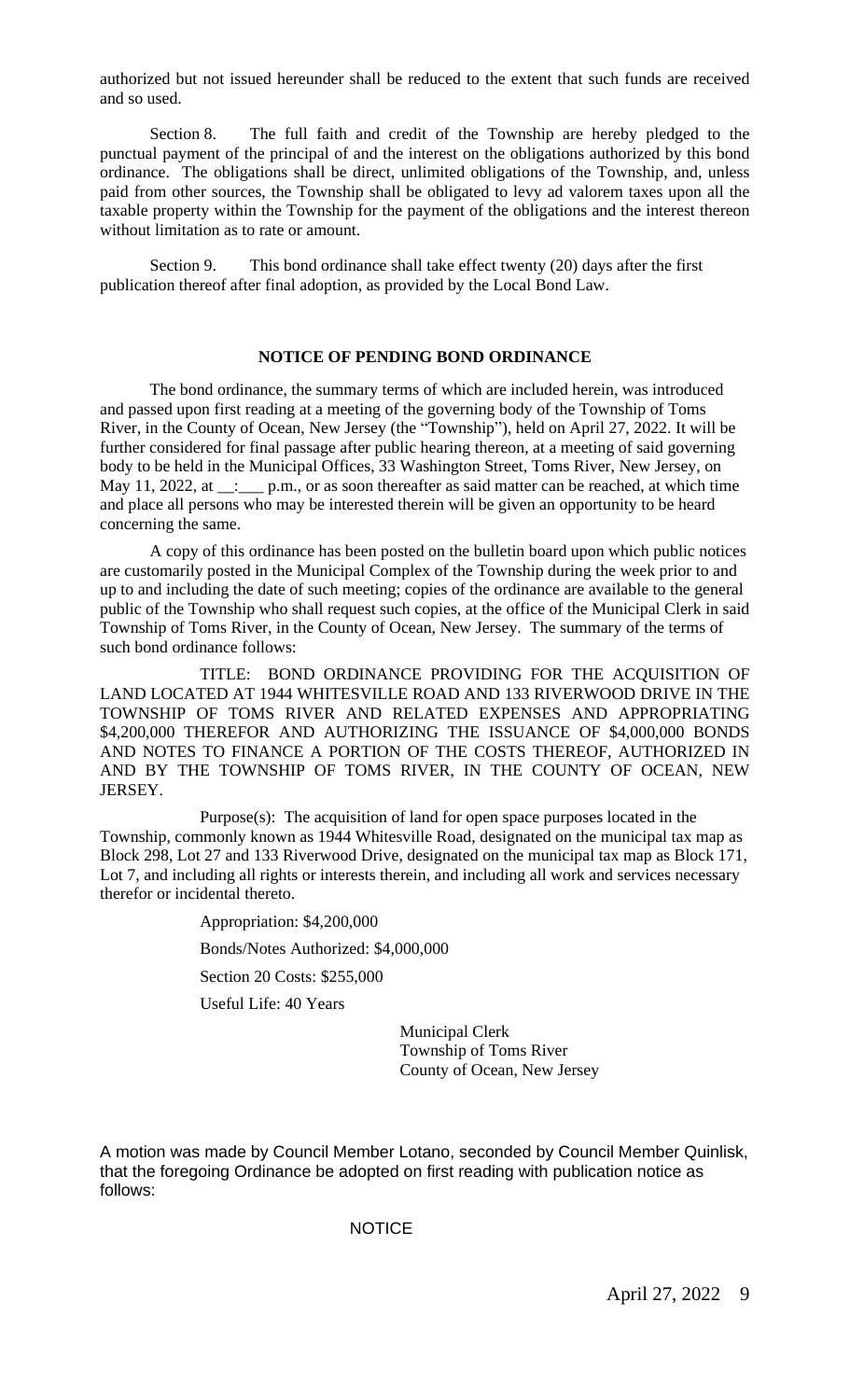NOTICE IS HEREBY GIVEN that the ordinance published herewith was introduced and passed upon first reading at a meeting of the Township Council of the Township of Toms River, in the County of Ocean, New Jersey, held on April 27, 2022 at 6:00 p.m. It will be further considered for final passage at a public meeting to be held in the L. Manuel Hirshblond Meeting Room of the Municipal Building in said Township on May 11, 2022 at 6:00 p.m., or as soon thereafter as this matter can be reached, at which time all persons interested shall be given an opportunity to be heard concerning this ordinance. Prior to the second reading, a copy of this ordinance shall be posted on the bulletin board in the Municipal Building and copies shall be made available at the Township Clerk's office in said Municipal Building to members of the general public who shall request such copies.

> MICHAEL CRUOGLIO TOWNSHIP DEPUTY CLERK

APPROVED AS TO FORM: ANTHONY MERLINO ASSISTANT TOWNSHIP ATTORNEY MUNICIPAL BUILDING 33 WASHINGTON STREET TOMS RIVER, NJ 08753

This ordinance title and purpose, together with notice, shall be published in the Asbury Park Press in the issue of Friday 29, 2022.

Ordinance was adopted on first reading with Council Members Ciccozzi, Lamb, Lotano, Quinlisk, and Council President Geoghegan voting yes, and with Council Members Kopp and Rodrick absent.

Council Member Lotano asked for this to be put on agenda and parents bill of rights.

Council Member Lamb thanked council for putting this on the agenda.

. A motion was made by Council Member Lotano, seconded by Council Member Quinlisk, and carried with Council Members Kopp, Lamb, Lotano, Quinlisk and Council President Geoghegan voting yes, and with Council Members Kopp and Rodrick absent, to approve the following Resolution.

#### **RESOLUTION OF THE TOWNSHIP COUNCIL OF THE TOWNSHIP OF TOMS RIVER, COUNTY OF OCEAN, STATE OF NEW JERSEY OPPOSING THE NEW K-12 SEXUAL EDUCATION CURRICULUM ISSUED BY THE N.J. DEPARTMENT OF EDUCATION AND URGING THE CREATION OF A PARENTS' BILL OF RIGHTS CONCERNING THE PROTECTION AND EDUCATION OF OUR CHILDREN**

#### **APRIL 27, 2022**

WHEREAS, recent guidelines issued by the New Jersey Department of Education (the "Department of Education"), legislation enacted by the New Jersey Legislature and signed into law by Governor Murphy, and the associated sample curricula regarding the teaching of a highly sensitive sexual education curricula to our young children, particularly grades K-2, is both disturbing and concerning to the parents and citizens here in Toms River and throughout the State of New Jersey; and

WHEREAS, members of the Township Council have been contacted by residents related to this sensitive issue; and

WHEREAS, the Department of Education's guidelines were promulgated and the legislation was passed and signed into law in 2020 and 2021, during the height of the COVID-19 pandemic when New Jersey residents were sheltering in place and had no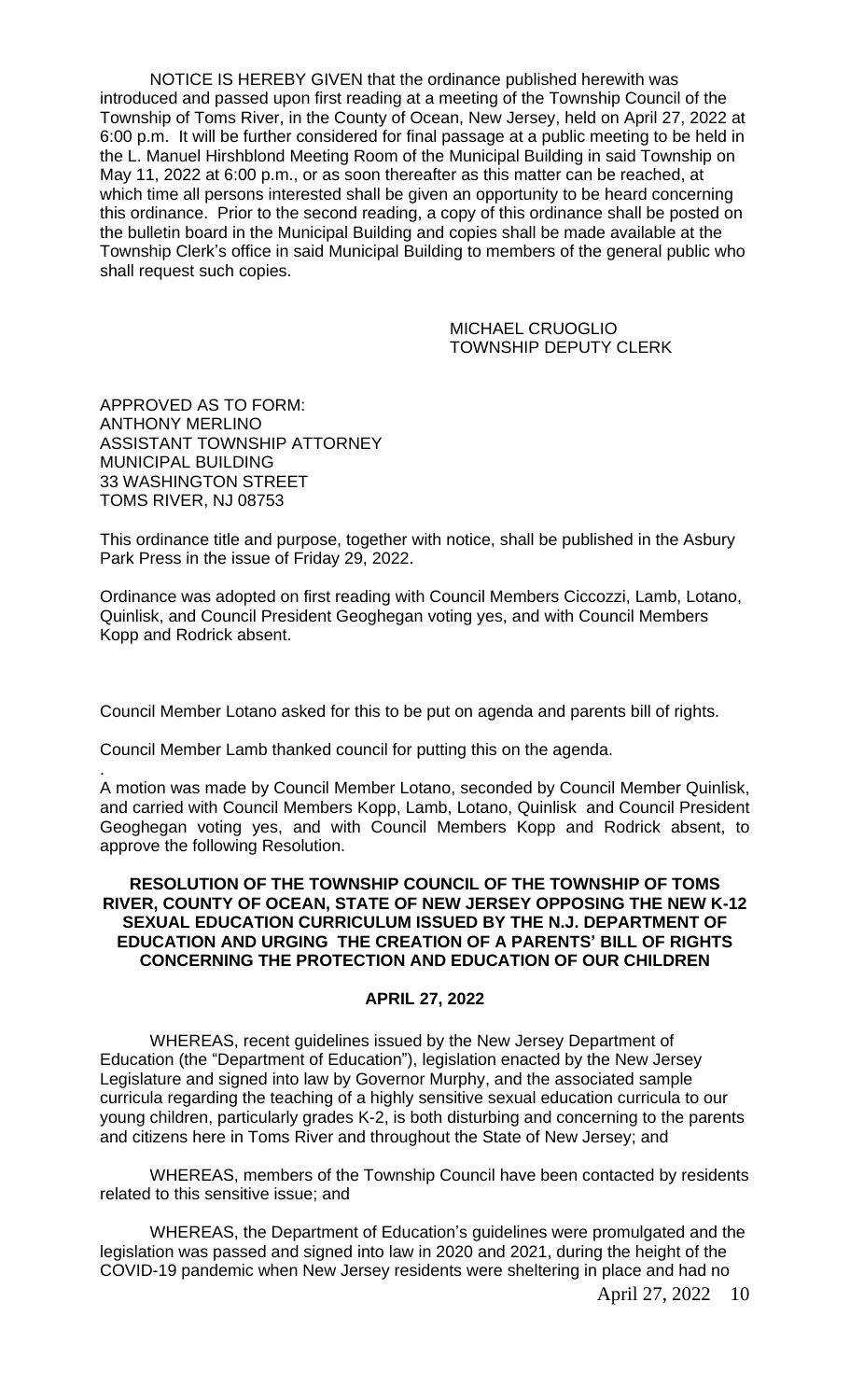opportunity to publicly comment, and when parents did not have any input into this disturbing and highly sensitive curricula designed to be taught to our young children; and

WHEREAS, the Mayor and Township Council hereby call on Governor Murphy, the New Jersey Legislature, and the Department of Education to return decisions regarding such highly sensitive curricula for our young children to local school boards; and

WHEREAS, the Township also desires to work with parents, community leaders and professionals to develop the framework for a Parents' Bill of Rights to use as a model for our Township schools, that will, among other things, protect our children, notify parents of the curricula being taught to their children in our schools, and allow parents to make their own decisions regarding their children's education and exposure to sensitive information; and

WHEREAS, the public should have an opportunity to be heard on the issue of curricula being taught to grades K-2 which so significantly impacts the family unit;

NOW, THEREFORE, BE IT RESOLVED by the Township Council of the Township of Toms River, in the County of Ocean, and State of New Jersey, as follows:

1. It hereby demands that Governor Murphy, the New Jersey State Legislature and the Department of Education ban such highly sensitive curricula for our young children that was developed out of the aforesaid guidelines, legislation and sample curricula.

2. It further supports the establishment of a Parents' Bill of Rights that will, among other things, protect our children, notify parents of the curricula being taught to their children in our schools, and allow parents to make their own decisions regarding their children's education and exposure to sensitive information.

3. The Deputy Municipal Clerk is hereby authorized and directed to forward this resolution go Governor Murphy, the New Jersey Legislature, the Department of Education, the County Superintendent of Schools, Toms River Regional Schools Board of Education, the local School Board and private and charter schools, New Jersey League of Municipalities, the Ocean County Board of Commissioners, and the New Jersey State Board of Education.

4. A certified copy of this resolution shall also be forwarded by the Office of the Township Clerk to each of the following:

- a) Mayor Maurice B. Hill, Jr.
- b) Township Council
- c) Township Administrator
- d) Certified Financial Officer
- e) Township Attorney

#### **CONSENT AGENDA**

Township Clerk Cruoglio announced the consideration of the Consent Agenda and noted if anyone had a desire to discuss an individual item it would be removed from the Consent Agenda.

A motion was made by Council Member Quinlisk, seconded by Council Member Lotano, and carried with Council Members Ciccozzi, Lamb, Lotano, Quinlisk, and Council President Geoghegan voting yes, and with Council Members Kopp and Rodrick absent, to approve all the following items listed on the Consent Agenda except item **M**, which was done separately.

#### **RESOLUTION OF THE TOWNSHIP COUNCIL OF THE TOWNSHIP**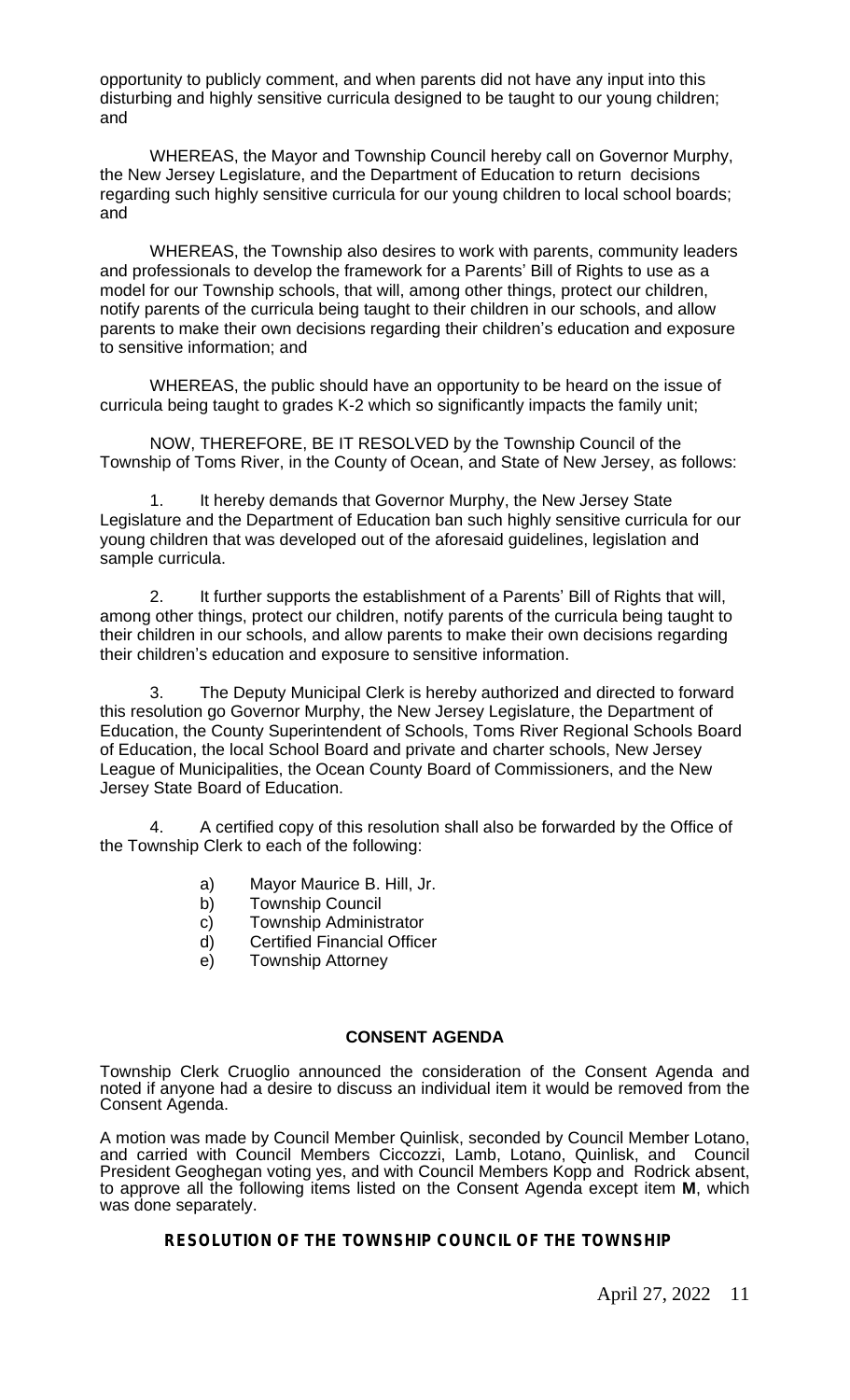#### **OF TOMS RIVER, OCEAN COUNTY, NEW JERSEY, CERTIFYING ENTITLEMENT OF A 100% DISABLED VETERANS STATUS FOR THE OWNER OF BLOCK 192.35, LOT 218, EFFECTIVE JANUARY 1, 2022 AND PROVIDING THAT PROPERTY TAXES FOR 2022, AS OF THE EFFECTIVE DATE, BE CANCELLED AND/OR REFUNDED**

#### *April 27, 2022*

WHEREAS, the owner of real property in the Township of Toms River known as Block 192.35 Lot 218, located at 1752 Buttonwood Ave, has been certified by the Tax Assessor as a of a 100% Disabled Veteran, effective January 1, 2022 and

WHEREAS, property taxes for 2022, as of the effective date of the certification of disability by the Tax Assessor, are to be cancelled; and

WHEREAS, any taxes paid after the date of this resolution by the property owner (or on his behalf), are to be cancelled and/or refunded from the date of this resolution;

**NOW, THEREFORE, BE IT RESOLVED** by the Township Council of the Township of Toms River, in the County of Ocean, and State of New Jersey, as follows:

1. All 2022 real property taxes Block 192.35 Lot 218, due on or after, January 1, 2022 shall be cancelled.

2. All real property taxes from the date of this Resolution paid Block 192.35 Lot 218, if any, shall be refunded on a pro-rated basis from January 1, 2022

- 3. This exemption shall continue for future tax years provided that the owner of this real property continues to qualify for an exemption under N.J.S.A. 54:4-3.30A.
- 4. A certified copy of this resolution shall be provided by the Office of the Township Clerk to each of the following:
	- a) Mayor
	- b) Business Administrator
	- c) Township Attorney
	- d) Chief Financial Officer
	- e) Township Assessor
	- f) Township Tax Collector

. **RESOLUTION OF THE TOWNSHIP COUNCIL OF THE TOWNSHIP OF TOMS RIVER, OCEAN COUNTY, NEW JERSEY, CERTIFYING ENTITLEMENT OF A 100% DISABLED VETERANS STATUS FOR THE OWNER OF BLOCK 1098.41, LOT 71, EFFECTIVE JANUARY 1, 2022 AND PROVIDING THAT PROPERTY TAXES FOR 2022, AS OF THE EFFECTIVE DATE, BE CANCELLED AND/OR REFUNDED**

#### *April 27, 2022*

WHEREAS, the owner of real property in the Township of Toms River known as Block 1098.41 Lot 71, located at 1629 Bay Blvd, has been certified by the Tax Assessor as a of a 100% Disabled Veteran, effective January 1, 2022 and

WHEREAS, property taxes for 2022, as of the effective date of the certification of disability by the Tax Assessor, are to be cancelled; and

WHEREAS, any taxes paid after the date of this resolution by the property owner (or on his behalf), are to be cancelled and/or refunded from the date of this resolution;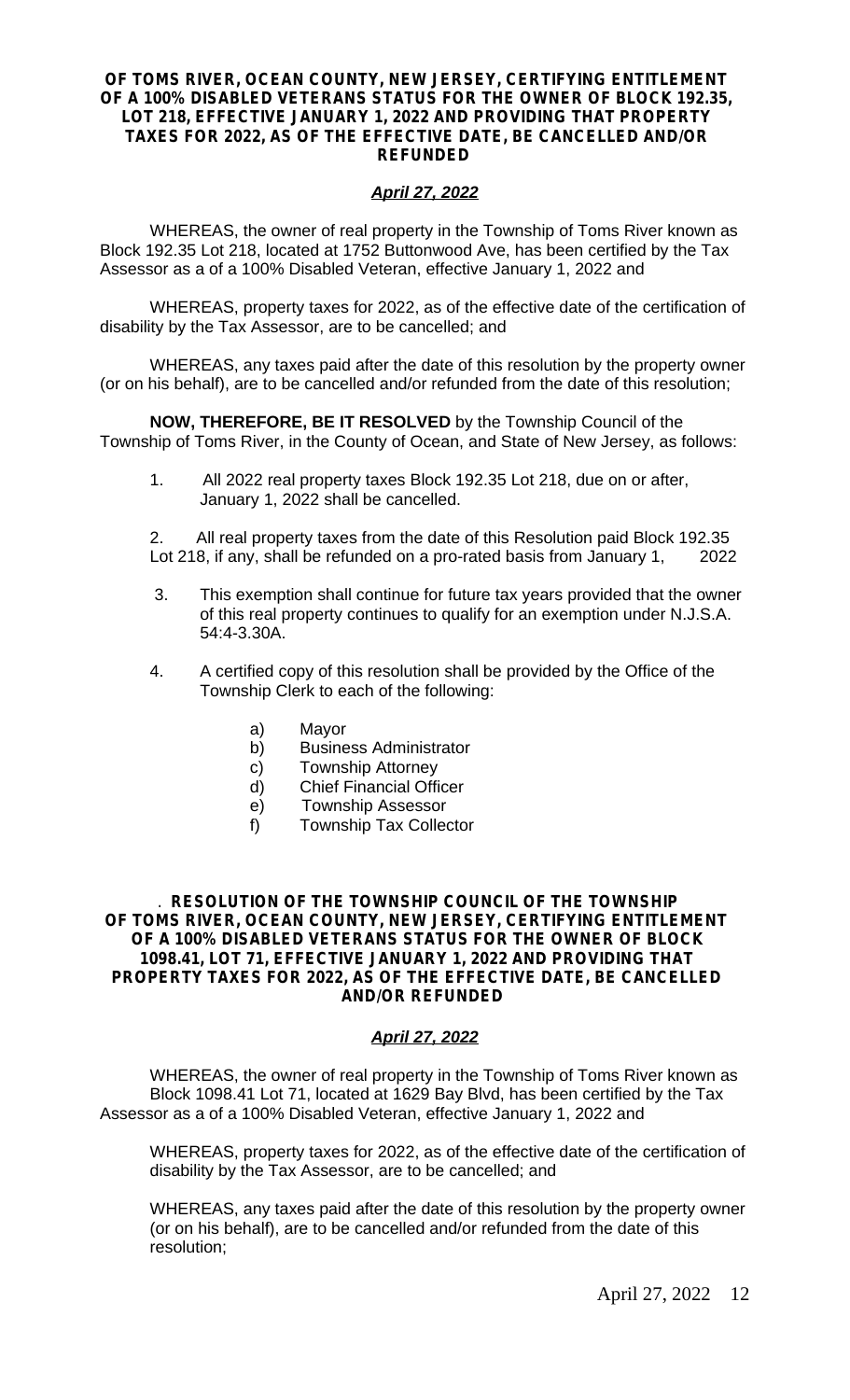**NOW, THEREFORE, BE IT RESOLVED** by the Township Council of the Township of Toms River, in the County of Ocean, and State of New Jersey, as follows:

- 1. All 2022 real property taxes Block 1098.41 Lot 71, due on or after, January 1, 2022 shall be cancelled.
- 2. All real property taxes from the date of this Resolution paid Block 1098.41 Lot 71, if any, shall be refunded on a pro-rated basis from January 1, 2022
- 3. This exemption shall continue for future tax years provided that the owner of this real property continues to qualify for an exemption under N.J.S.A. 54:4-3.30A.
- 4. A certified copy of this resolution shall be provided by the Office of the Township Clerk to each of the following:
	- a) Mayor
	- b) Business Administrator
	- c) Township Attorney
	- d) Chief Financial Officer
	- e) Township Assessor
	- f) Township Tax Collector

#### **RESOLUTION OF THE TOWNSHIP COUNCIL OF THE TOWNSHIP OF TOMS RIVER, OCEAN COUNTY, NEW JERSEY, CERTIFYING ENTITLEMENT OF A 100% DISABLED VETERANS STATUS FOR THE OWNER OF BLOCK 443.31, LOT 4, EFFECTIVE FEBRUARY 25, 2022 AND PROVIDING THAT PROPERTY TAXES FOR 2022, AS OF THE EFFECTIVE DATE, BE CANCELLED AND/OR REFUNDED**

#### *April 27, 2022*

WHEREAS, the owner of real property in the Township of Toms River known as Block 443.31 Lot 4, located at 16 Chippewa Road, has been certified by the Tax Assessor as a of a 100% Disabled Veteran, effective February 25, 2022 and

WHEREAS, property taxes for 2022, as of the effective date of the certification of disability by the Tax Assessor, are to be cancelled; and

WHEREAS, any taxes paid after the date of this resolution by the property owner (or on his behalf), are to be cancelled and/or refunded from the date of this resolution;

**NOW, THEREFORE, BE IT RESOLVED** by the Township Council of the Township of Toms River, in the County of Ocean, and State of New Jersey, as follows:

1. All 2022 real property taxes Block 443.31 Lot 4, due on or after, February 25, 2022 shall be cancelled.

2. All real property taxes from the date of this Resolution paid Block 443.31 Lot 4, if any, shall be refunded on a pro-rated basis from February 25, 2022

- 3. This exemption shall continue for future tax years provided that the owner of this real property continues to qualify for an exemption under N.J.S.A. 54:4-3.30A.
- 4. A certified copy of this resolution shall be provided by the Office of the Township Clerk to each of the following:
	- a) Mayor
	- b) Business Administrator
	- c) Township Attorney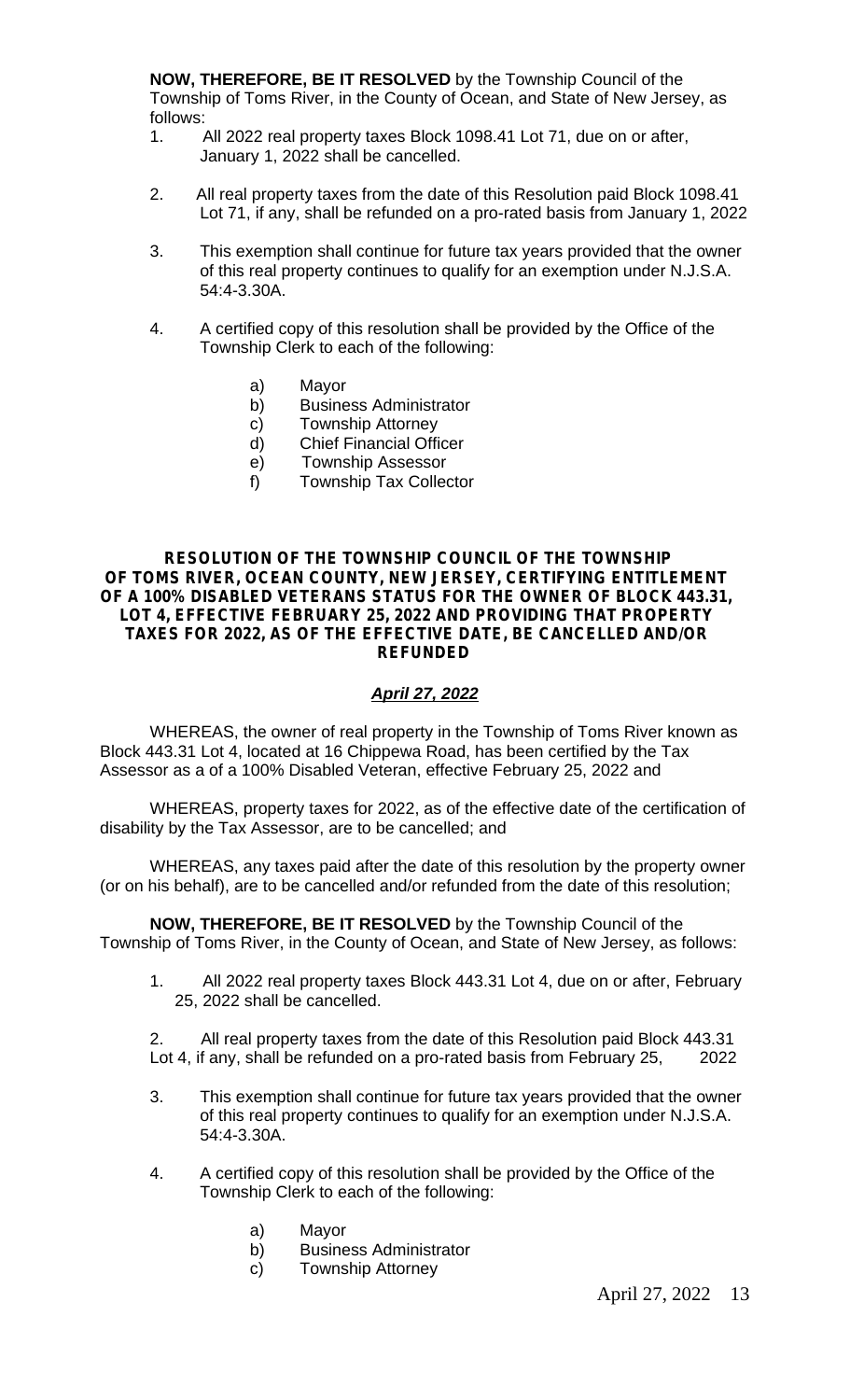- d) Chief Financial Officer
- e) Township Assessor
- f) Township Tax Collector

#### **RESOLUTION OF THE TOWNSHIP COUNCIL OF THE TOWNSHIP OF TOMS RIVER, OCEAN COUNTY, NEW JERSEY, AUTHORIZING THE TOWNSHIP TAX COLLECTOR TO HOLD AN ELECTRONIC TAX SALE**

#### **APRIL 27, 2022**

WHEREAS, N.J. S.A. 54:5-19, requires that the Tax Collector hold a tax sale once a year for unpaid property taxes and other municipal chargers; and

WHEREAS, N.J.S.A. 54:5-19.1, authorizes electronic tax sales pursuant to rules and regulations promulgated by the Director of the Division of Local Government Services; and

WHEREAS, an electronic tax sale is innovative and provides a greater pool of potential lien buyers, thus creating the environment for a more complete tax sale process;

NOW, THEREFORE, BE IT RESOLVED by the Township Council of the Township of Toms River, in the County of Ocean, and State of New Jersey, as follows:

- 1. The Township Tax Collector is authorized to hold an electronic tax sale
- 2. A certified copy of this resolution shall be provided by the Office of the Township Clerk to each of the following:
	- a) Business Administrator<br>b) Township Attorney
	- **Township Attorney**
	- c) Chief Financial Officer<br>d) Township Tax Assesso
	- d) Township Tax Assessor<br>e) Township Tax Collector
	- e) Township Tax Collector<br>f) Township Auditor
	- **Township Auditor**

**RESOLUTION AUTHORIZING THE PERSON-TO PERSON TRANSFER OF PLENARY RETAIL CONSUMPTION LIQUOR LICENSE 1507-33-020-005 FROM RUBY TUESDAY INC., DEBTOR IN POSSESSION, TO RUBY TUESDAY OPERATIONS LLC.**

#### **April 27, 2022**

WHEREAS, an application has been filed for **PERSON-TO-PERSON TRANSFER** for Plenary Retail Consumption License Number **1507-33-020-005**, heretofore issued to Ruby Tuesday Inc., Debtor in Possession and

WHEREAS, the submitted application form is complete in all respects, the transfer fees have been paid, funding sources have been disclosed and the license has been properly renewed for the current license term; and

WHEREAS, the applicant is qualified to be licensed according to all standards established by Title 33 of the New Jersey Statutes, regulations promulgated thereunder, as well as pertinent local ordinance and conditions consistent with Title 33 and has disclosed the source of funds for said purchase;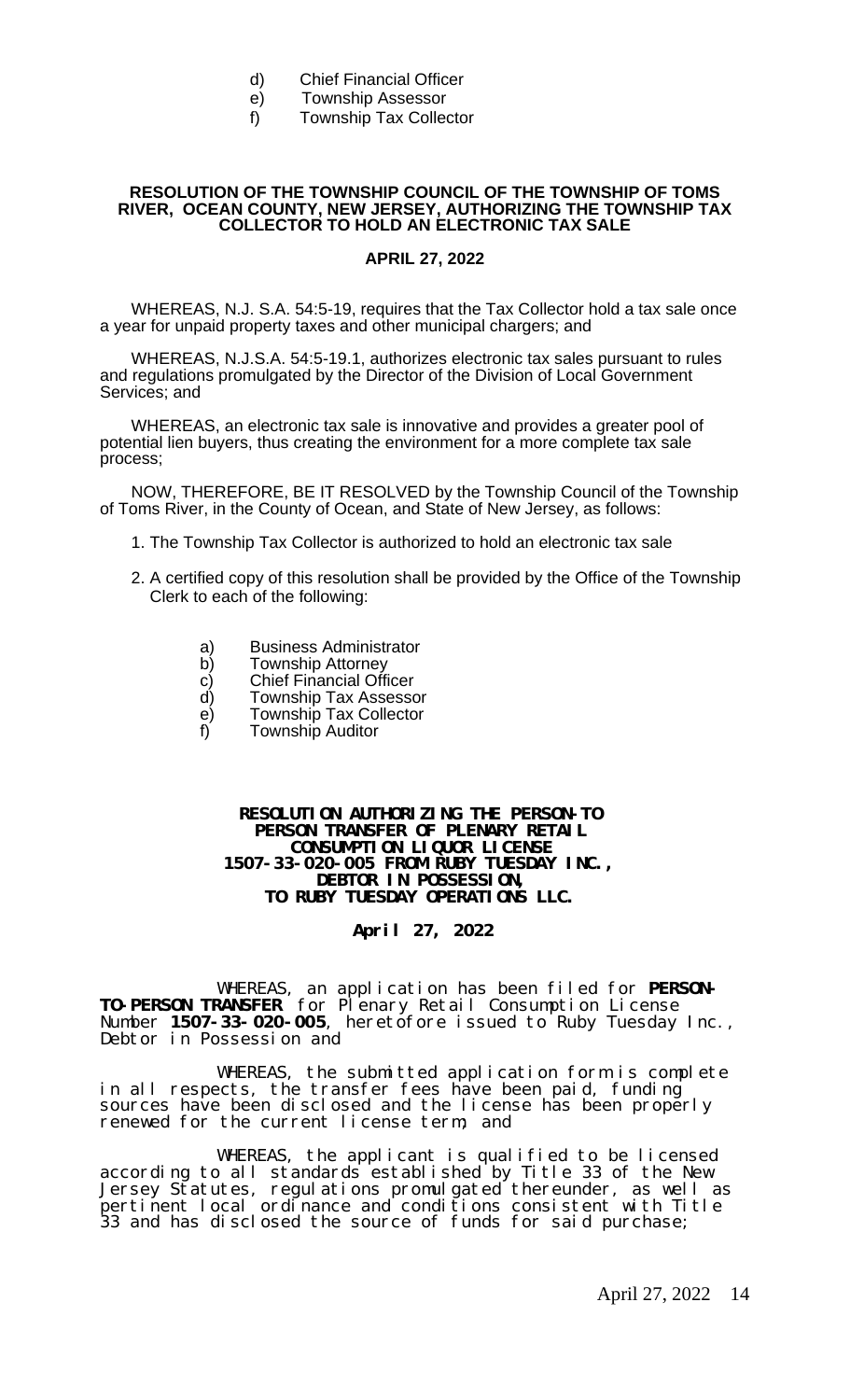NOW, THEREFORE, BE IT RESOLVED by the Township Council of the Township of Toms River, in the County of Ocean, and State of New Jersey, as follows:

 1. It hereby does authorize the **Person-To-Person Transfer** of Plenary Retail Consumption Liquor License Number 1507-33-020-005 from **Ruby Tuesday Inc., Debtor in Possession to Ruby Tuesday Operations LLC.**

2. A certified copy of this resolution shall be provided<br>by the Office of the Township Clerk to each of the following: of the Township Clerk to each of the following:

- a) Police Department
- b) Chief Financial Officer
- c) Township Attorney
- d) NJ Division of Taxation PO Box 999
- Trenton, NJ 08646-099 e) Flaherty & O'Hara PC 610 Smithfield St Suite 300 Pittsburgh PA, 15222

#### **RESOLUTION OF THE TOWNSHIP COUNCIL OF THE TOWNSHIP OF TOMS RIVER,OCEAN COUNTY,NEW JERSEY, AUTHORIZING THE MAYOR AND BUSINESS ADMINISTRATOR TO A GRANT AGREEMENT WITH THE STATE OF NEW JERSEY DEPARTMENT OF COMMUNITY AFFAIRS FOR LOCAL RECREATIONAL IMPROVEMENT 2021 (#2021- 04960-0386-00)**

#### April 27, 2022

BEIT RESOLVED, by the Township Council of the Township of Toms River, in the

County of Ocean, and State of New Jersey as follows:

- nty of Ocean, and State of New Jersey as follows:<br>1. The Township of Toms River is authorized to accept the Local Recreation Improvement 2021 Grant. The award period is retroactive from February 1, 2022 through August 31, 2023.
- 2. The Mayor and Business Administrator are hereby authorized to execute the grant agreement and all the related documents for the Local Recreation Improvement 2021 Grant, in the amount of \$50,000 for the Senior Center Pavilion.
- 3. A certified copy of this resolution shall be provided by the Office of the Township Clerk to each of the following:
	- a) Mayor Maurice B. Hill, Jr.<br>b) Township Council
	- b) Township Council<br>c) Business Administr
	- c) Business Administrator<br>d) Township Attorney
	- d) TownshipAttorney
	- e) Chief Financial Officer<br>f) Joann Benson, Human S
	- f) Joann Benson, Human Services
	- Grant Coordinator

#### **RESOLUTION AMENDING BUDGET REVENUES AND APPROPRIATIONS FOR LOCAL RECREATIONAL IMPROVEMENT 2021 GRANT IN THE AMOUNT OF \$50,000.00**

**APRIL 27, 2022**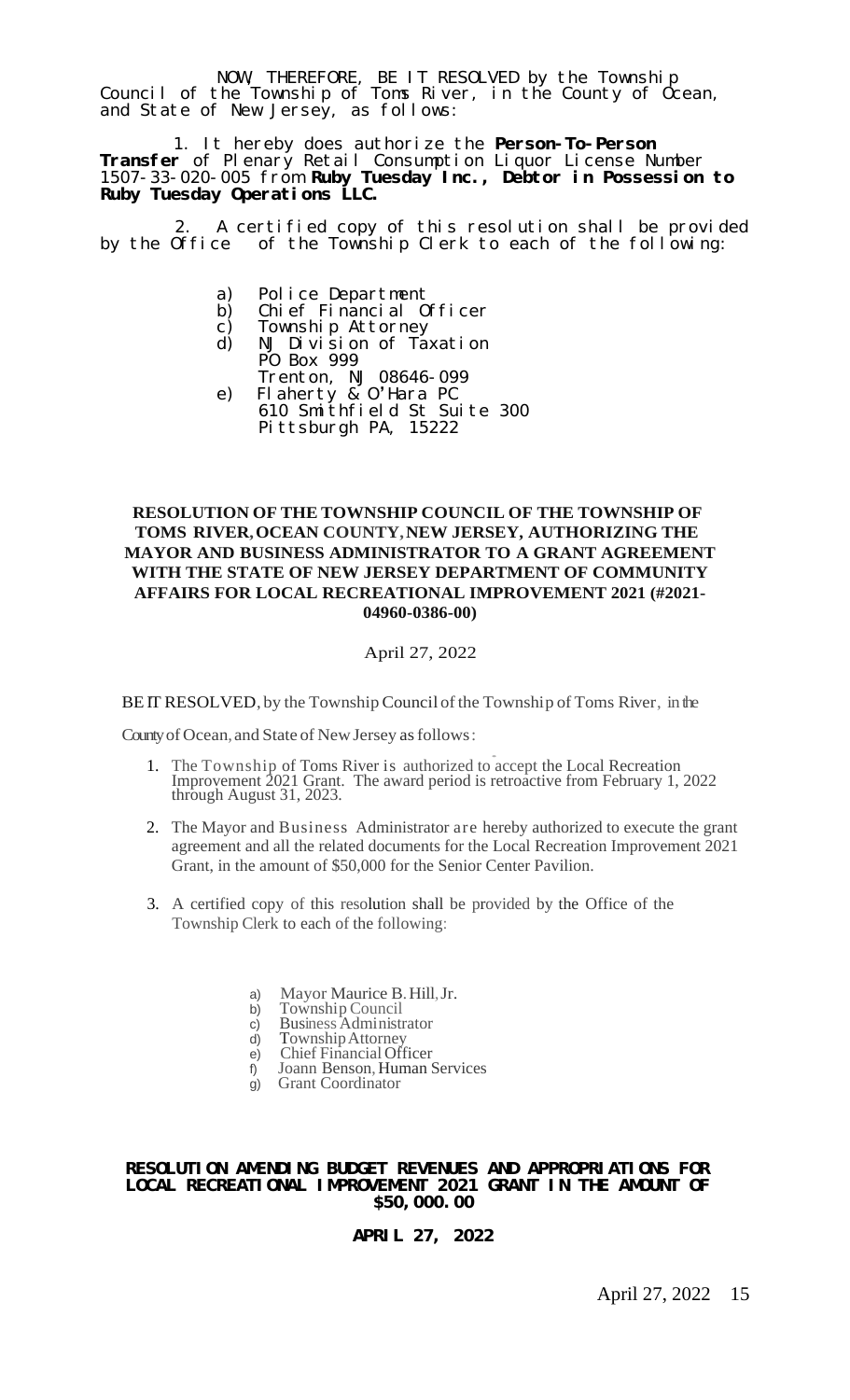WHEREAS, N.J.S. 40A:4-87 provides that the Director of the Division of Local Government Services may approve the insertion of any special item of revenue in the budget of any municipality when such item shall have been made available by law and the amount thereof was not determined at the time of the adoption of the budget; and

WHEREAS, said Director may also approve the insertion of an item of appropriation for an equal amount; and

WHEREAS, the Township has received a grant from the State of New Jersey, Dept. of Community Affairs and wishes to amend its 2022 Budget to include a portion of this amount as revenue;

NOW, THEREFORE, BE IT RESOLVED that the Township Council of the Township of Toms River, County of Ocean, hereby requests the Director of the Division of Local Government Services to approve the insertion of an item of revenue in the 2022 Budget the sum of \$50,000.00 which is now available as revenue from:

Miscellaneous Revenues -

Special Items of General Revenue Anticipated with Prior Written Consent of the Director of Local Government Services -Public and Private Revenues Offset with Appropriations:

Local Recreational Improvement 2021 Grant.......\$50,000.00

pursuant to the provisions of the Statute;

BE IT FURTHER RESOLVED that a like sum of \$50,000.00 be and the same is hereby appropriated under the caption of:

General Appropriations:

(A) Operations - Excluded from "CAPS"

Public and Private Programs Off-Set by Revenues:

Local Recreational Improvement 2021 Grant.......\$50,000.00

BE IT FURTHER RESOLVED that the Township Clerk forward copies of this resolution to the following:

- A) Division of Local Government Services
- (electronically sent)
- B) Chief Financial Officer
- C) Township Auditor
- D) Senior Center

Approved as to Content:

#### **RESOLUTION AMENDING BUDGET REVENUES AND APPROPRIATIONS FOR FFY21 EMERGENCY MANAGEMENT AGENCY ASSISTANCE GRANT**

#### **APRIL 27,2022**

WHEREAS, N.J.S. 40A:4-87 provides that the Director of the Division of Local Government Services may approve the insertion of any special item of revenue in the budget of any municipality when such item shall have been made available by law and the amount thereof was not determined at the time of the adoption of the budget; and

WHEREAS, said Director may also approve the insertion of an item of appropriation for an equal amount; and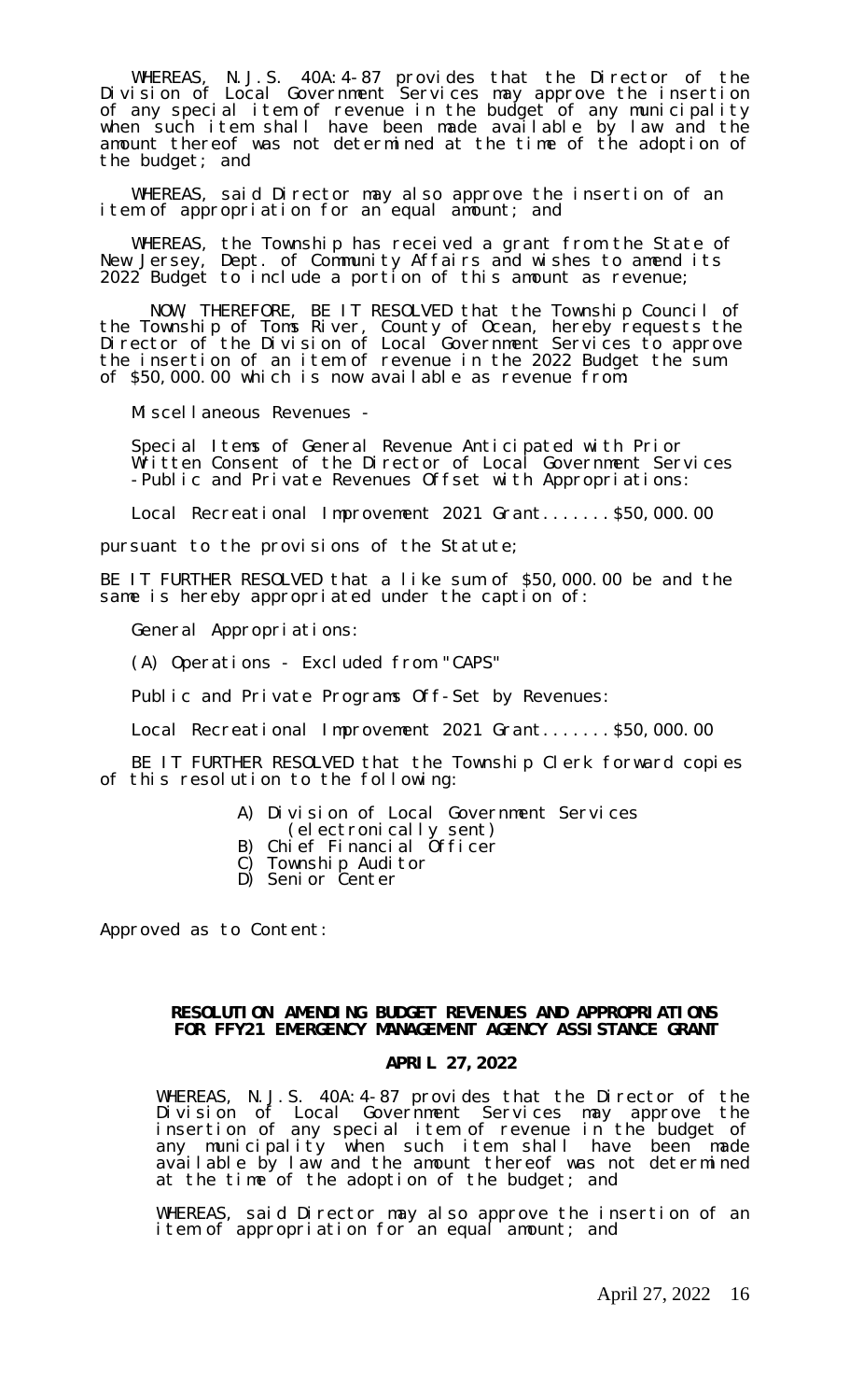WHEREAS, the Township has received a grant from the State of New Jersey, Department of Law and Public Safety, FFY21 Emergency Management Agency Assistance (EMAA) Grant and wishes to amend its 2022 Budget to include a portion of this amount as revenue.

NOW, THEREFORE, BE IT RESOLVED that the Township Council of the Township of Toms River, County of Ocean, hereby requests the Director of the Division of Local Government Services to approve the insertion of an item of revenue in the 2022 Budget the sum of \$10,000.00 which is now available as revenue from:

Miscellaneous Revenues -

Special Items of General Revenue Anticipated with Prior Written Consent of the Director of Local Government Services -Public and Private Revenues Offset with

Appropriations:

FFY21 Emergency Management Agency Assistance Grant………\$10,000.00

pursuant to the provisions of the Statute, and

BE IT FURTHER RESOLVED that a like sum of \$10,000.00 is and the same is hereby appropriated under the caption of:

General Appropriations:

(A) Operations - Excluded from "CAPS"

Public and Private Programs Off-Set by Revenues:

FFY21 Emergency Management Agency Assistance Grant………\$10,000.00

BE IT FURTHER RESOLVED that the Township Clerk forward copies of this resolution to the following:

A) Division of Local Government Services (done

el ectronically)

B) Chief Financial Officer

C) Township Auditor

D) Emergency Management

Approved as to Content:

.

#### **RESOLUTION OF THE TOWNSHIP COUNCIL OF THE TOWNSHIP OF TOMS RIVER, OCEAN COUNTY, NEW JERSEY, RELEASING PERFORMANCE GUARANTEES AND ACCEPTING MAINTENANCE GUARANTEES FOR A MINOR SUBDIVISION KNOWN AS BLOCK 710, LOTS 174.02 (Longfellow Avenue)**

#### **April 27, 2022**

WHEREAS, the Township Engineer has reported to the Township Council with respect to a Minor Subdivision known as Block 710, Lots 174.02.

WHEREAS, Maintenance Bonds have been posted as follows:

1) Maintenance Cash Bond in the amount \$1,070.00 which represents the 10% Maintenance Guarantee, is accepted and will remain on account to represent the Maintenance Cash Bond;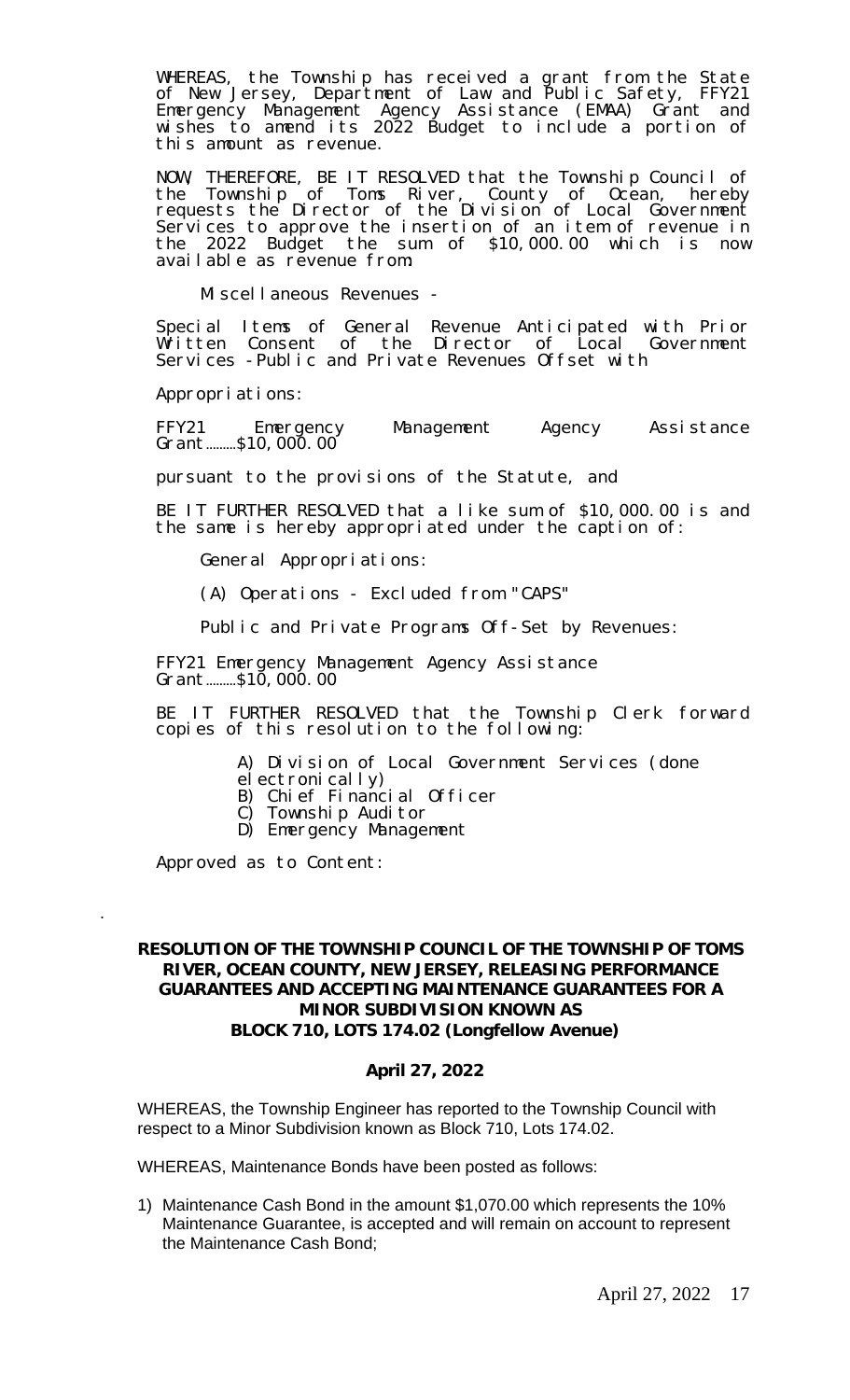WHEREAS, the Township Engineer has made an inspection of said Minor Subdivision and finds that all improvements have been satisfactorily completed; and WHEREAS, the Township Engineer has recommended the release of the Performance Guarantees and acceptance of Maintenance Guarantees;

NOW, THEREFORE, BE IT RESOLVED BY THE TOWNSHIP COUNCIL OF THE TOWNSHIP OF TOMS RIVER, IN THE COUNTY OF OCEAN COUNTY AND STATE OF NEW JERSEY, as follows:

- 1) Cash Bond in the amount of \$2,140.00 currently on account # 2-14- -902-101, is hereby released with applicable interest if any;
- 2) Maintenance Cash Bond listed in the preamble hereof be and the same is hereby retained;

Township Clerk shall send a certified copy hereof the each of the following:

- a. Township Engineer
- b. Chief Financial Officer
- c. Township Attorney
- d. Rakesh Patel
	- 220 Emerson Court Toms River, NJ 08753

#### **RESOLUTION OF THE TOWNSHIP COUNCIL OF THE TOWNSHIP OF TOMS RIVER, OCEAN COUNTY, NEW JERSEY, ACCEPTING PERFORMANCE GUARANTEES FOR A MINOR SITE PLAN KNOWN AS U-HAUL BLOCK 166 LOT 14 (Lakewood Road)**

#### **April 27, 2022**

WHEREAS, the Township Engineer has reported to the Township Council with respect to a Minor Site Plan known as U-Haul Block 166, Lot 14.

WHEREAS, Performance Bonds have been posted as follows:

- 1) Cash Bond in the amount of \$5,000.00 which represents the Safety & Stabilization guarantee.
- 2) Check in the amount of \$500.00 which represents the escrow amount for inspection fees.

NOW, THEREFORE, BE IT RESOLVED BY THE TOWNSHIP COUNCIL OF THE TOWNSHIP OF TOMS RIVER, IN THE COUNTY OF OCEAN AND STATE OF NEW JERSEY, as follows:

- 1) The bonds set forth in the preamble hereto are hereby approved.
- 2) Said bond approval is conditioned upon compliance by U-Haul Co. of New Jersey Inc., its successors and assignees, with all terms set forth in the preamble hereof and all requirements of the Land Use Ordinance of the Township of Toms River.

Township Clerk shall send a certified copy hereof to each of the following:

- a. Township Engineer
- b. Chief Financial Officer
- c. Township Attorney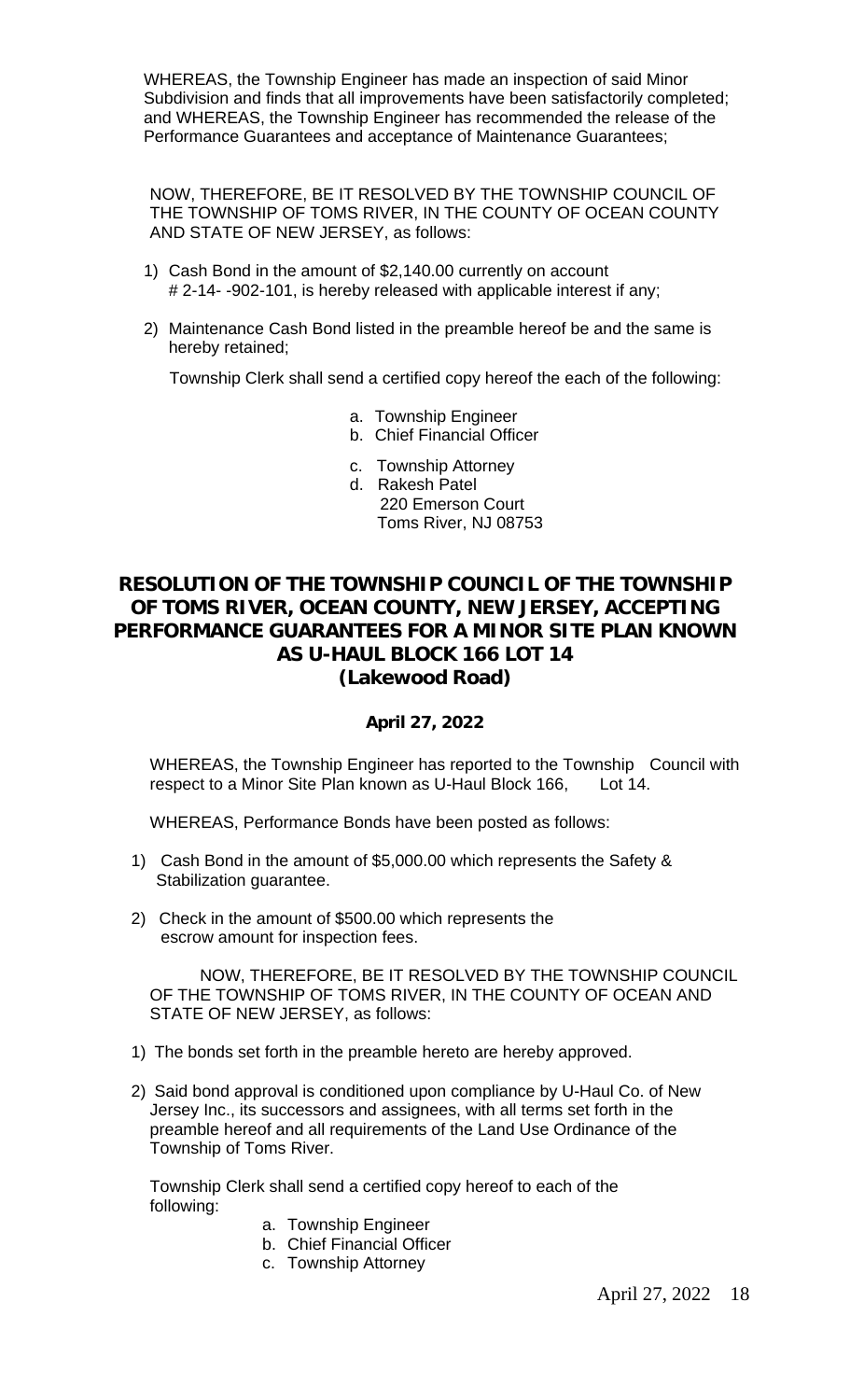d. U-Haul Co. of New Jersey, Inc. 210 US Highway 46 Saddle Brook, NJ 07663

#### **RESOLUTION OF THE TOWNSHIP COUNCIL OF THE TOWNSHIP OF TOMS RIVER, OCEAN COUNTY, NEW JERSEY, RELEASING MAINTENANCE GUARANTEES FOR A MAJOR SUBDIVISION KNOWN AS MAJESTIC HOMES, BLOCK 135.01, LOT 9 (Fortune Court)**

#### **April 27, 2022**

WHEREAS, the Township Engineer has reported to the Township Council with respect to a Major Subdivision, known as Majestic Homes, Block 135.01 Lot 9.

NOW, THEREFORE, BE IT RESOLVED BY THE TOWNSHIP COUNCIL OF THE TOWNSHIP OF TOMS RIVER, IN THE COUNTY OF OCEAN AND STATE OF NEW JERSEY, as follows:

1) Maintenance Cash Bond in the amount of \$46,200.00 currently on deposit in account # 2-14- -902-101 is hereby released with applicable interest;

Township Clerk shall send a certified copy hereof to each of the following:

- a. Township Engineer
- b. Chief Financial Officer
- c. Township Attorney
- d. Majestic Homes Developers, LLC 12 Franklin Street Mahwah, NJ 07430

#### **RESOLUTION OF THE TOWNSHIP COUNCIL OF THE TOWNSHIP OF TOMS RIVER, OCEAN COUNTY, NEW JERSEY, RELEASING MAINTENANCE GUARANTEES FOR A MINOR SUBDIVISION KNOWN AS, BLOCK 1026, LOT 6 AND 7 (Sixth Avenue)**

#### **April 27, 2022**

WHEREAS, the Township Engineer has reported to the Township Council with respect to a Minor Subdivision, known as Block 1026, Lot 6 & 7.

NOW, THEREFORE, BE IT RESOLVED BY THE TOWNSHIP COUNCIL OF THE TOWNSHIP OF TOMS RIVER, IN THE COUNTY OF OCEAN AND STATE OF NEW JERSEY, as follows:

1) Maintenance Cash Bond in the amount of \$1,360.00 currently on deposit in account # 2-14- -902-101 is hereby released with applicable interest;

Township Clerk shall send a certified copy hereof to each of the following:

- a. Township Engineer
- b. Chief Financial Officer
- c. Township Attorney
- d. Frank Schilling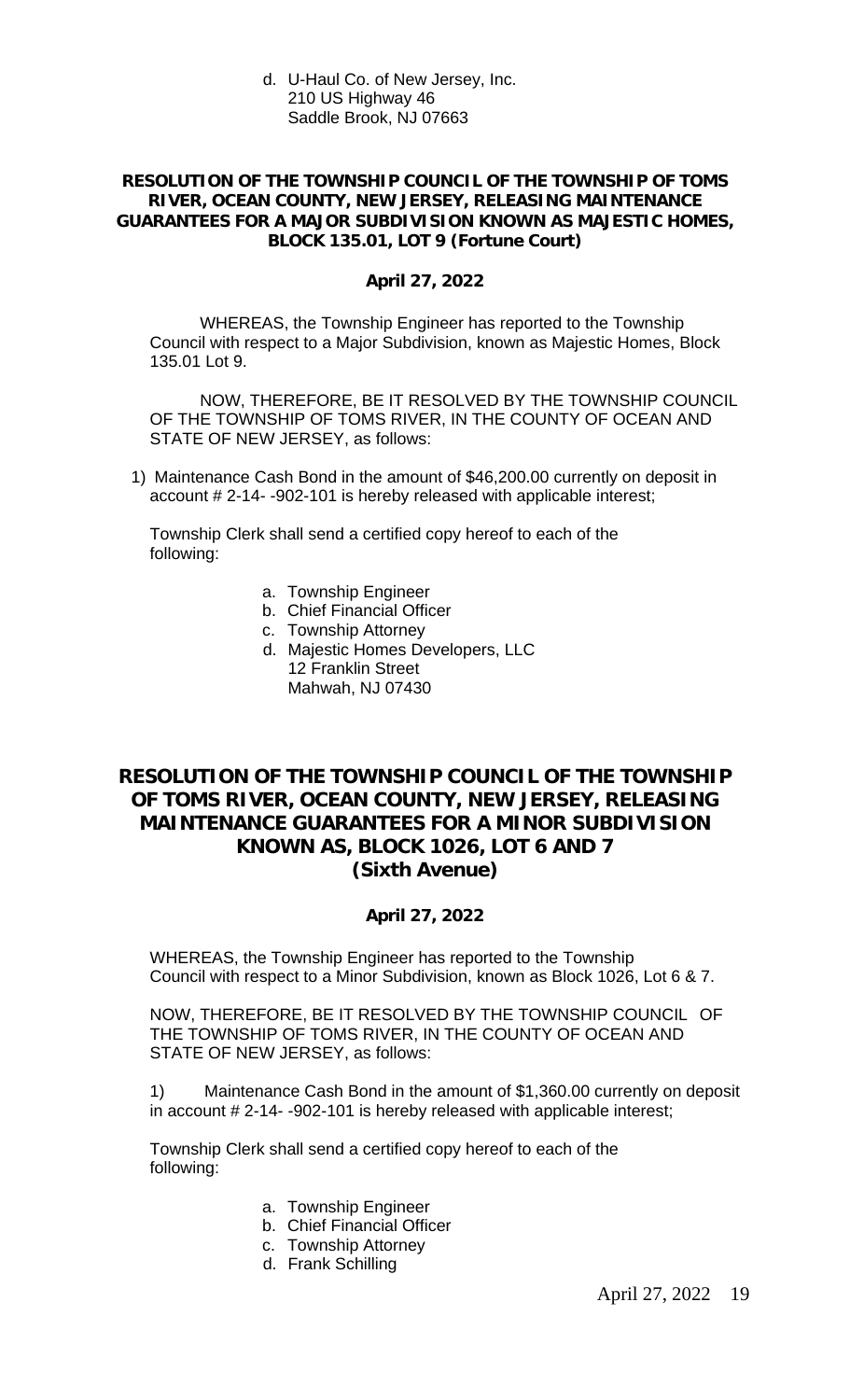811 Quarry Lane Martinsville, NJ 08836

### **RESOLUTION April 27, 2022**

**WHEREAS, the following application for masseuse and massage business licenses have been made under the Provisions of Ordinance numbers 1606 and 1682:**

#### **MASSAGE BUSINESS**

**14-22 Massage Envy 2 Route 37 West, Suite #G-4 Toms River, NJ 08753**

**WHEAREAS, said applicants have complied with all the requirements of Ordinance numbers 1606 and 1682, Chapter 357, of the "Code of the Township of Toms River, New Jersey, " with respect to licensing; and**

**WHEREAS, the appropriate licensing fee has been paid To the Township of Toms River;**

**NOW, THEREFORE, BE IT RESOLVED BY THE TOWNSHIP COUNCIL OF THE TOWNSHIP OF TOMS RIVER, COUNTY OF OCEAN AND STATE OF NEW JERSEY, as follows:**

- **1. The Township Clerk is herby authorized to issue the licenses Listed in the preamble hereof.**
- **2. A certified copy of this resolution shall be provided by the Office of the Township Clerk to each of the following:**
	- **a. Attorney**
	- **b. Chief of Police**
	- **c. Code Enforcement**
	- **d. Applicants listed above**

#### **RESOLUTION CORRECTING LEGAL ENTITY FOR SAID LIQUOR LICENSE RENEWALS FOR 2021-2022**

#### **April 27, 2022**

WHEREAS, all of the present Liquor License holders listed below have made application for the renewal of their respective licenses and have paid the necessary fees for such renewals; and

WHEREAS, the submitted application form is complete in all respects; and

WHEREAS, the applicant is qualified to be licensed according to all statutory, regulatory and local governmental ABC laws and regulations; and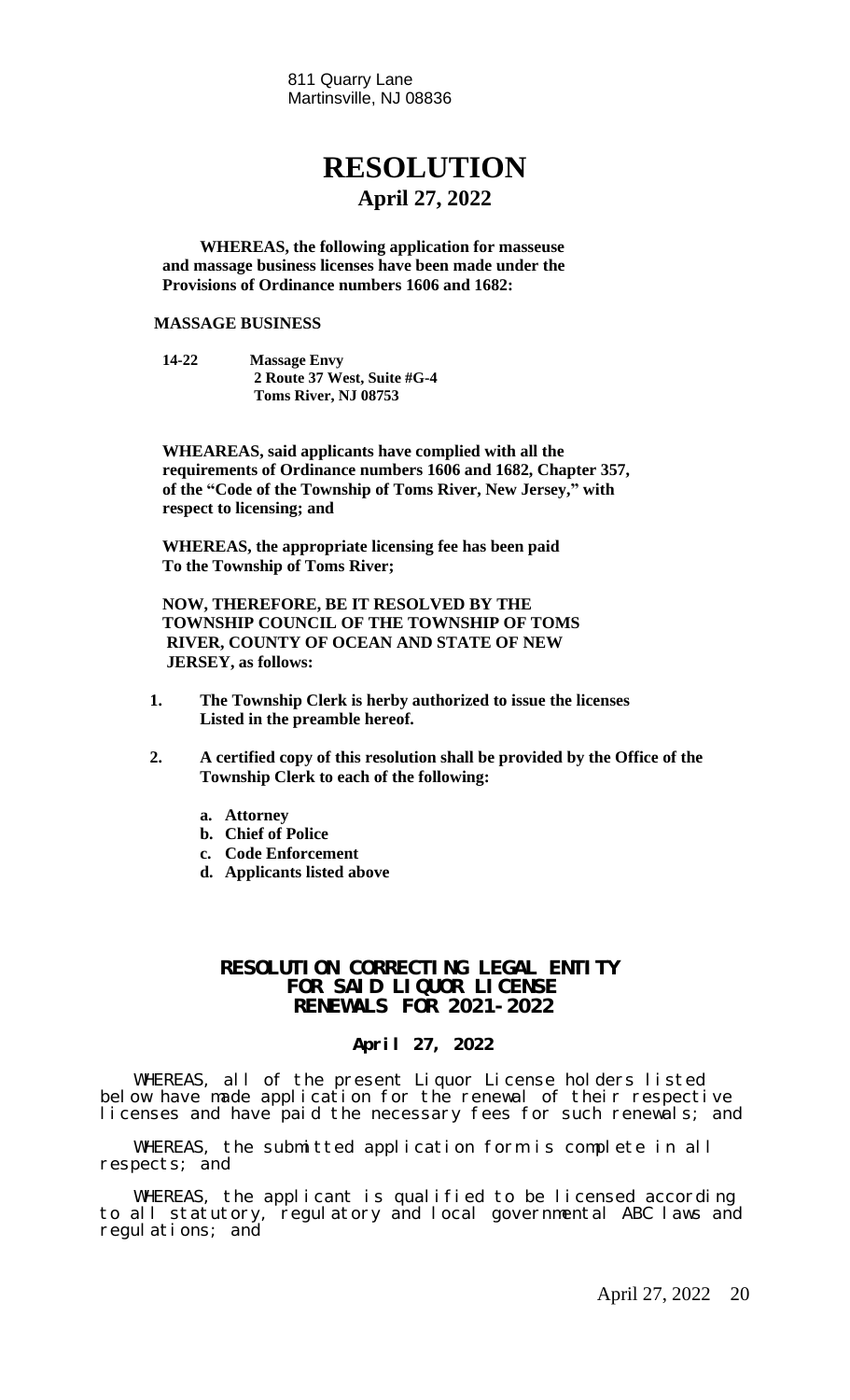WHEREAS, the applicant has disclosed, and the issuing authority has ascertained and reviewed the source of any additional financing obtained in the previous license term for use in the licensed business;

NOW, THEREFORE, BE IT RESOLVED by the Township Council of the Township of Toms River, in the County of Ocean, and State of New Jersey, as follows:

1. That Plenary Retail **Consumption** Liquor Licenses be and are hereby granted to the following applicants, all of whom are presently holders of such licenses, for the respective premises, to wit:

1507-33-054-003 Freehold Raceway Off Track LLC. t/a Favorites of Toms River 1071 Route 37 West Toms River, NJ 08755

2. The above license referred to in the preceding paragraphs hereof shall be executed for and on behalf of this Municipality by Clerk of the Township of Toms River, with an effective date of **July 1, 2021 .**

3. The Township Clerk shall forthwith report to the Division of Alcoholic Beverage Control of the State of New Jersey, and to the State Division of Taxation, the issuance of each said license as soon as such licenses are issued.

4. A certified copy of this resolution shall be provided by the Office of the Township Clerk to each of the following:

- a) Department of Police<br>b) Chief Financial Offic
- b) Chief Financial Officer<br>c) Municipal Attorney
- c) Municipal Attorney<br>d) State of New Jerse
	- d) State of New Jersey Division of Alcoholic Beverage Control 140 East Front Street, Fifth Floor CN 087 Trenton, N.J. 08625-0087
- e) Licensees, as listed above
- f) NJ Division of Taxation ATTN: ABC Licensing Unit PO Box 245 Trenton, NJ 08695

Council Member Lamb is this the most qualified person for this position?

Pat Klaso, Ortley Beach, this is an appointment by Mayor? Jobs should be open to everyone.

Rich Brinn, 216 Midturn Rd, think Maria will be good person for this job.

Council Member Lotano said she will be great and voted yes.

Council Member Ciccozzi said he understand the optics but Maria will be a great addition.

A motion was made by Council Member Lotano, seconded by Council Member Quinlisk, and carried with Council Members Ciccozzi, Lotano, Quinlisk, and Council President Geoghegan voting yes, and Council Members Lamb and Rodrick voting no, and with Council Members Kopp and Rodrick absent, to approve the following Resolution.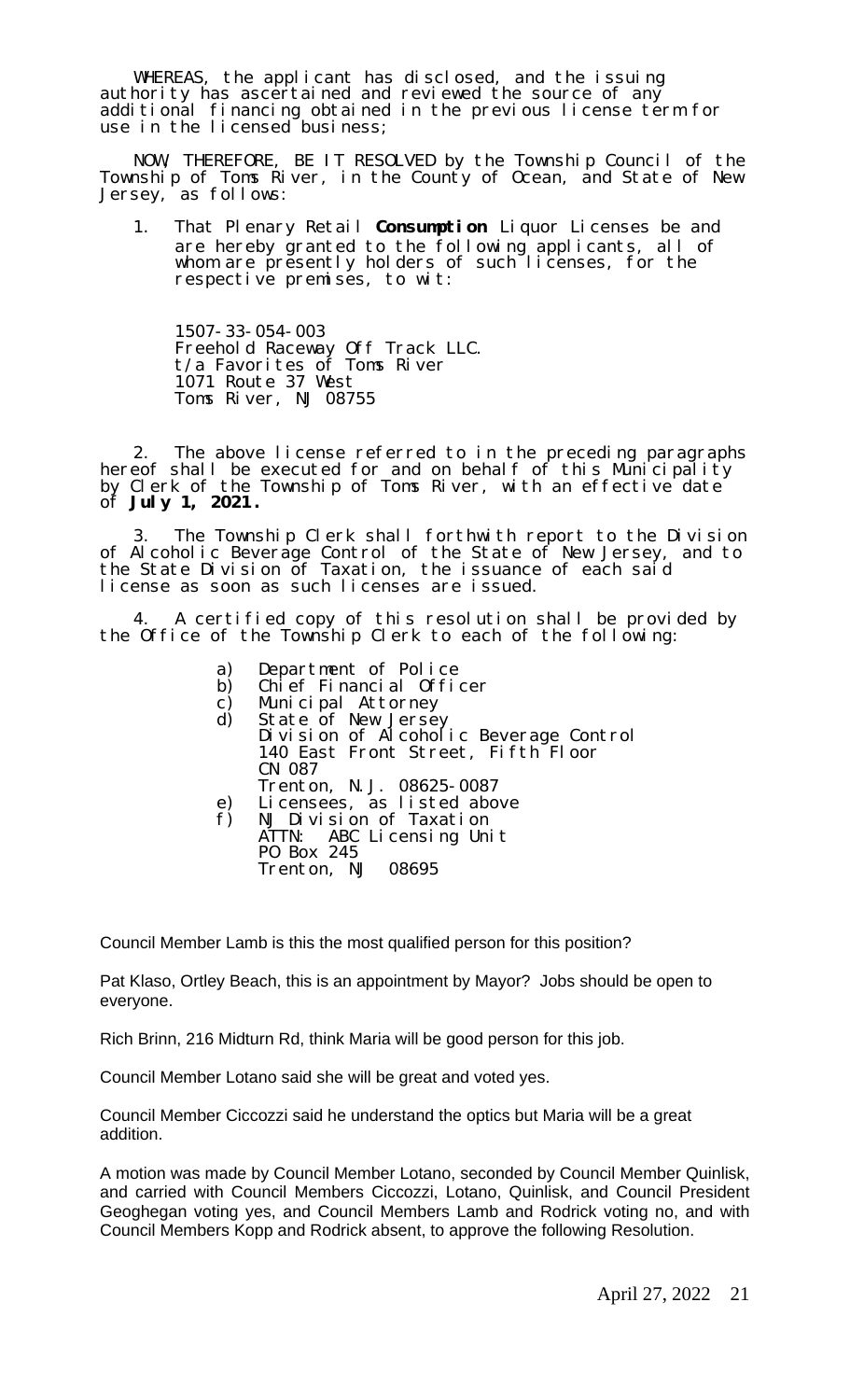#### **RESOLUTION OF THE TOWNSHIP COUNCIL OF THE TOWNSHIP OF TOMS RIVER, OCEAN COUNTY, NEW JERSEY, CONSENTING TO THE APPOINTMENT OF MARIA MARUCA AS DIRECTOR OF THE DEPARTMENT OF HUMAN SERVIES**

#### **APRIL 27, 2022**

WHEREAS, the Mayor has nominated Maria Maruca to serve as the Director of the Department of Human Services; and

WHEREAS, pursuant to N.J.S.A. 40:69a-43(B), the appointment of the directors of the administrative departments requires the advice and consent of the Township Council; and

WHEREAS, the Township Council has determined that, by virtue of her education and experience, Ms. Maruca would effectively discharge the duties of Director of Human Services:

NOW, THEREFORE, BE IT RESOLVED by the Township Council of the Township of Toms River, Ocean County, New Jersey, as follows:

1. Pursuant to N.J.S.A. 40:69A-43(b), the Township Council consents to the appointment of Maria Maruca as Director of the Department of Human Services, effective May 1, 2022, at an annual salary of \$90,000.

2. Certified copy of this resolution shall be remain on file in the Office of the Township Clerk and provided to the following parties.

- a) Mayor Maurice B. Hill, Jr.
- b) Township Council
- c) Certified Financial Officer
- d) Human Resources
- e) Payroll Division
- f) All Department Heads
- g) Township Attorney
- h) Maria Maruca

#### **REPORTS - NONE**

#### **APPROVAL OF BILLS**

Council President Geoghegan asked for a report on the bills.

The Bill List, dated **April 21, 2022,** was approved on motion by Council Member Lotano seconded by Council Member Quinlisk, and carried with Council Members Ciccozzi, Lamb, Lotano, Quinlisk, and Council President Geoghegan voting yes, and with Council Members Kopp and Rodrick absent. **The following respective exceptions to their votes were noted as abstentions to this vote:**

Council President Geoghegan abstained due to Business conflicts on the following:

Purchase Order 21-02374, payable to United Healthcare Insurance Company in the amount of \$78,657.01.

Council Member Lotano abstained due to Business conflicts on the following:

Purchase Order 22-02192, payable to Holman Frenia Allison, PC in the amount of \$45,000.00.

Council Member Ciccozzi – NONE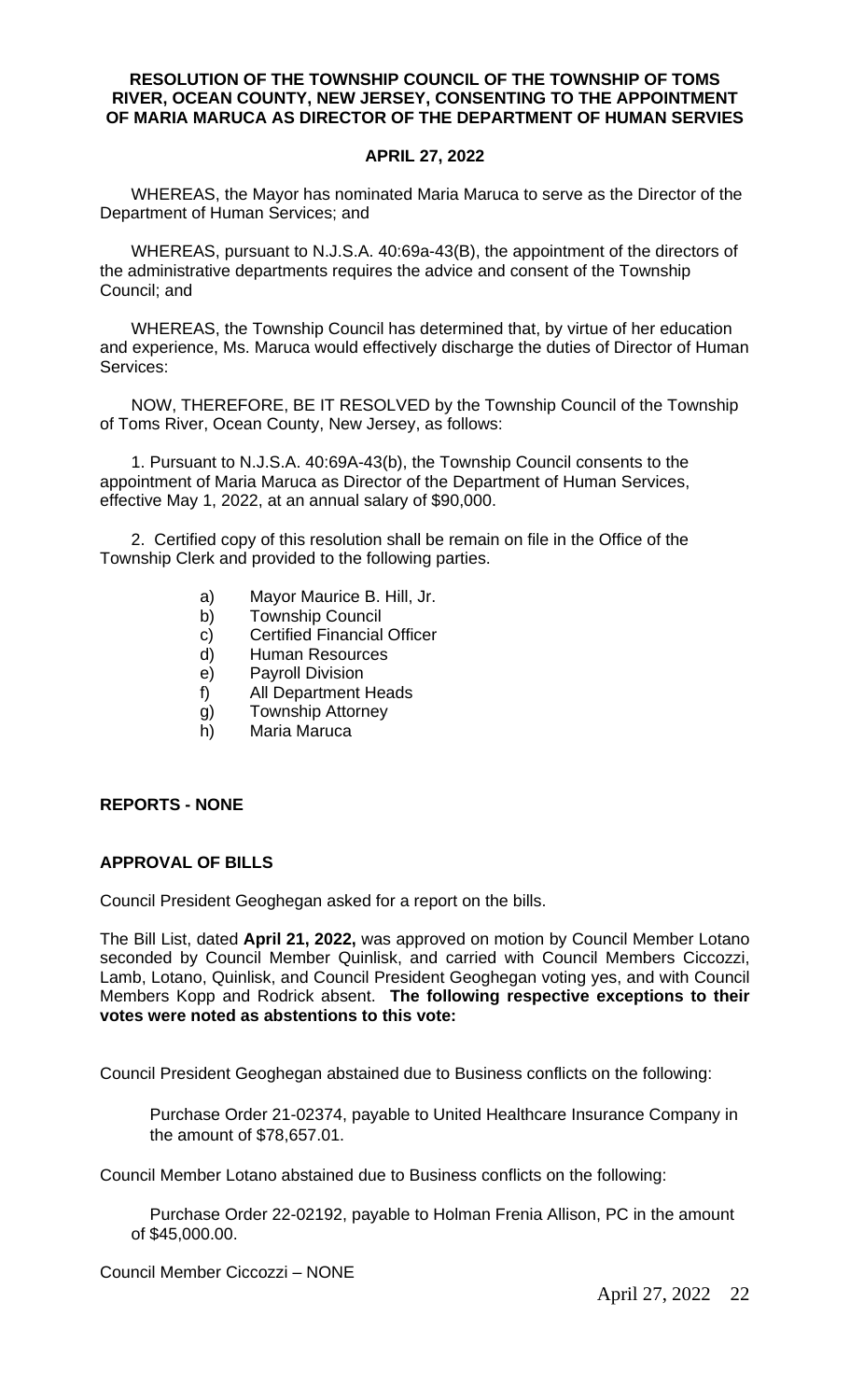Council Member Lamb abstained due to Business conflicts on the following:

Purchase Order 22-01633, payable to Citta, Holzapfel, Zabarksy in the amount of \$826.53.

Purchase Order 22-02388, payable to Dasti McGuckin, Attorney at Law in the amount of \$16,758.25.

Purchase Order 22-02370, payable to Magistrate Salaries in the amount of \$6,937.41.

Council Member Quinlisk – NONE

Council Member Rodrick – Absent

#### **ELECTED OFFICIALS COMMENTS**

Council Member Lamb had no comments.

Council Member Quinlisk congratulated Maria Maruca.

Council Member Lotano spoke of Field of Dreams grand opening on Saturday, April 30<sup>th,</sup> and May 7<sup>th</sup> Food Fest.; Downtown Night out is coming up. No recommendations and critiques on township audit.

Council Member Ciccozzi thanked voters for their support and electing the right people.

Mayor Hill thanked Council Members for moving bond ordinances for open space, and appreciate support from Council on Maria Maruca's appointment.

Council President Geoghegan is excited and heartwarming for opening of Field of Dreams. Financial stability in Toms River Township is great.

#### **PUBLIC COMMENTS**

Council President Geoghegan announced the public portion and asked if any one wished to speak at this time.

Laurie Singer, 113 Garfield Avenue, spoke about medical marijuana.

Catherine Galioto, Greenview Way, thanked Mayor and Council for their support for the legion's 100<sup>th</sup> anniversary. Also an event May 1<sup>st</sup> at American Legion.

Amanda Thompson, 26 Lien Street, moved her business to Main Street recently. Spoke about handicap parking accessibility and problems with parking authority.

Ken Gogren, 1204 Fellowship Court, spoke regarding medical marijuana.

Alan Thompson, 26 Lien Street, spoke regarding ADA compliance regarding handicap parking in downtown Toms River.

Dan Kessel, 7 Val Street, spoke regarding medical marijuana.

Dana Tormolin, 105 Messenger, spoke about Washington Street main crosswalk isn't working.